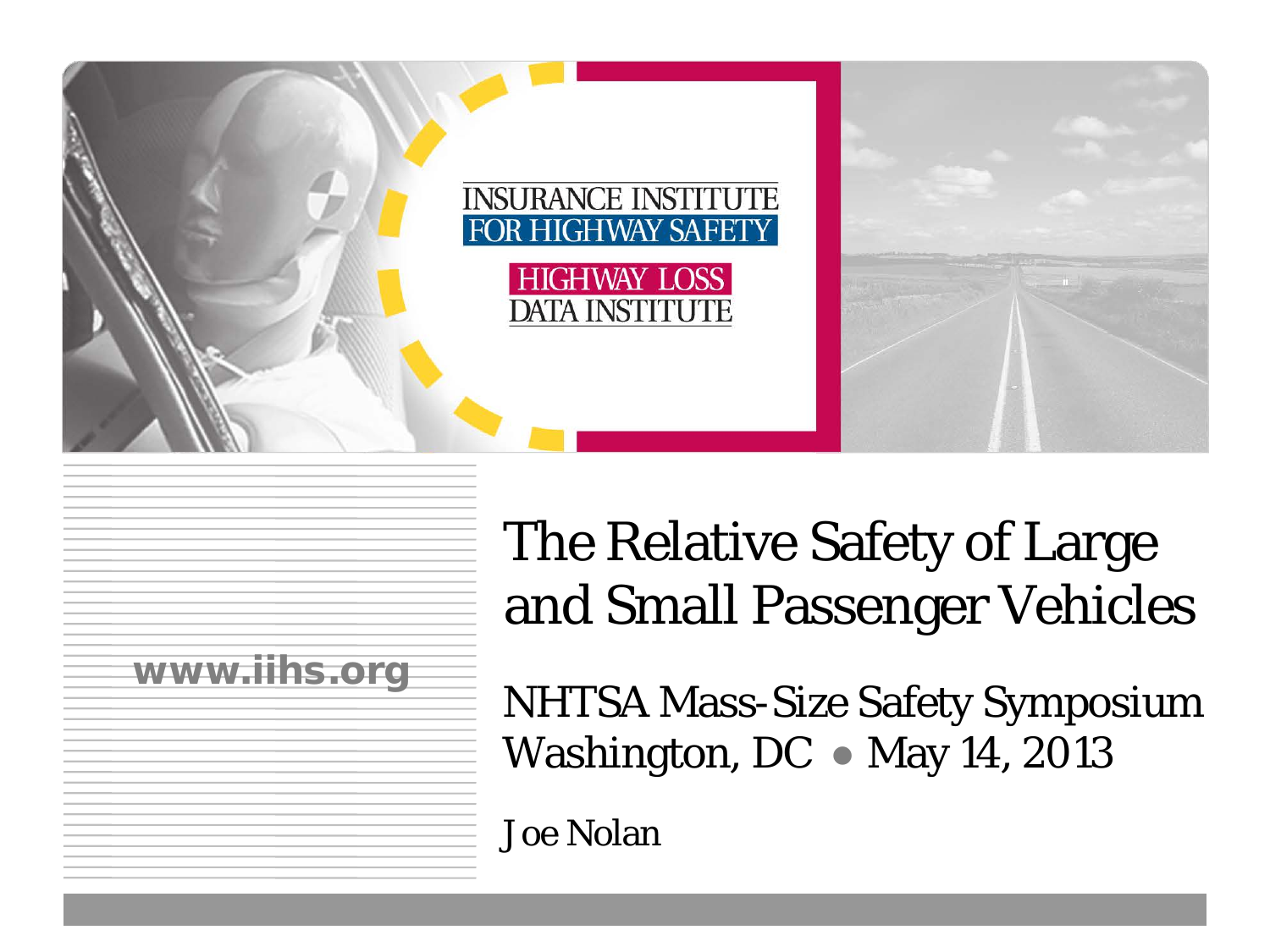## Historical trends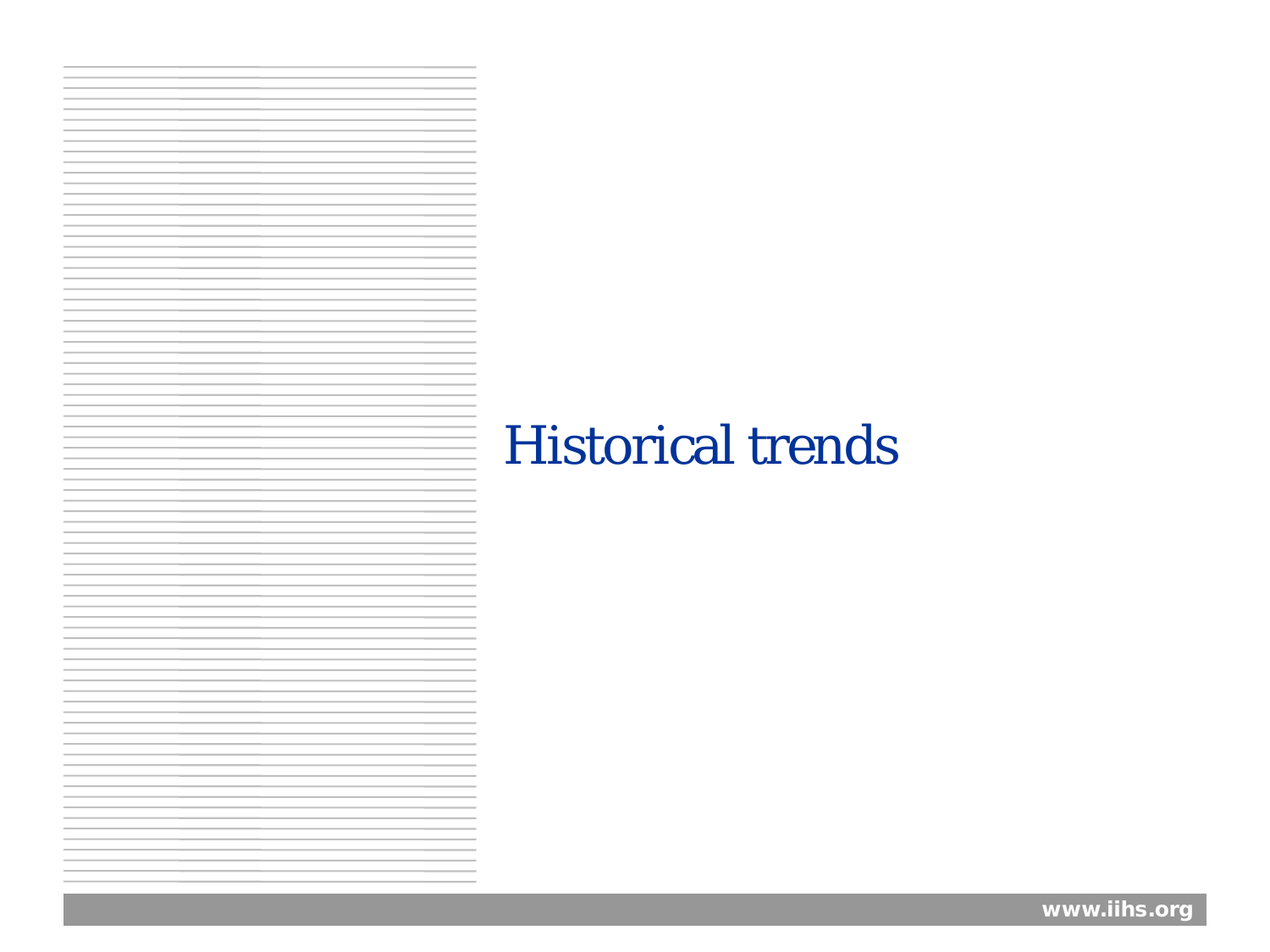#### Motor vehicle crash deaths per billion miles traveled 1950-2011

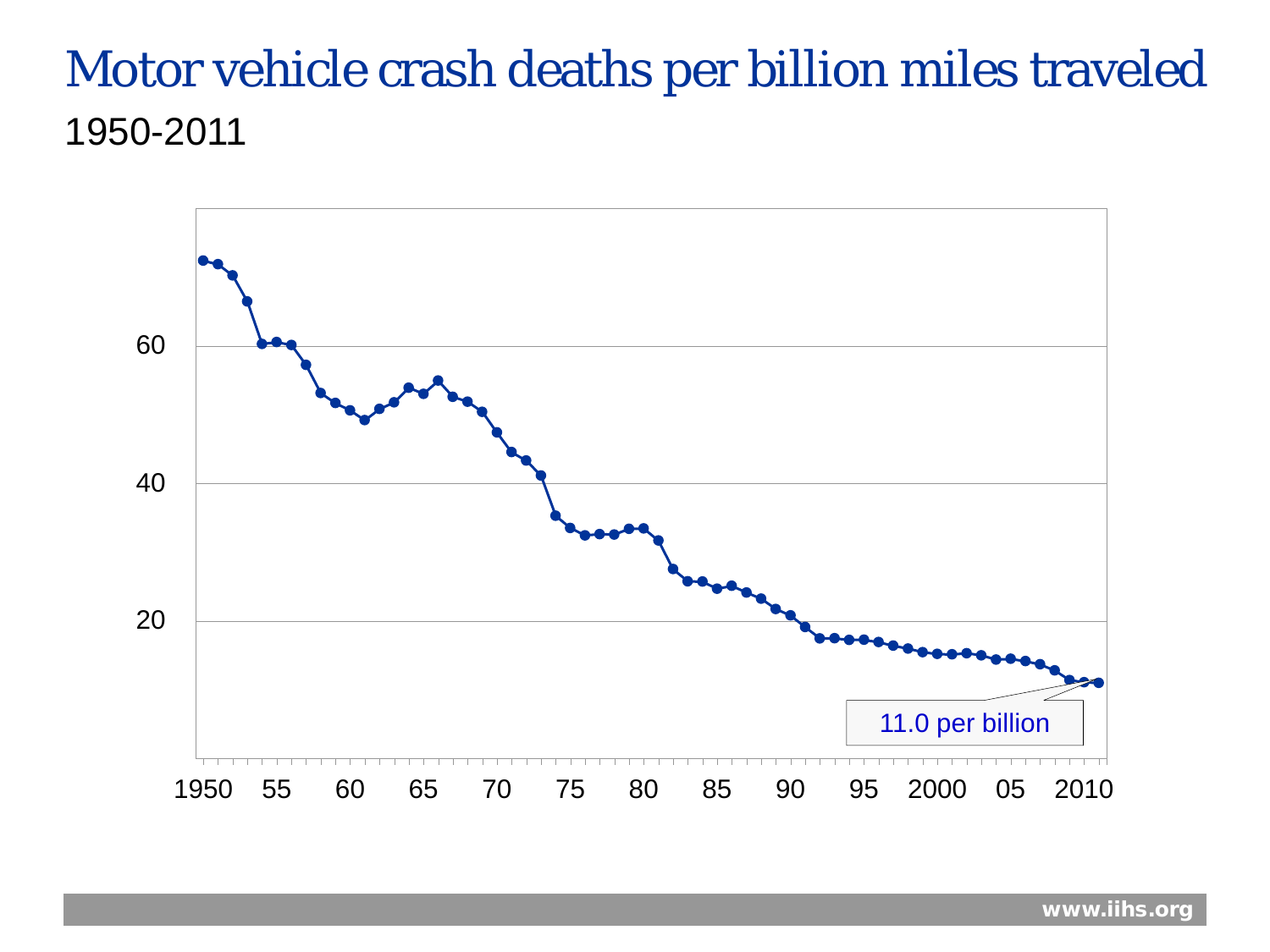#### Historical changes in vehicle mass

Cumulative percent of passenger vehicles by weight (lbs.)

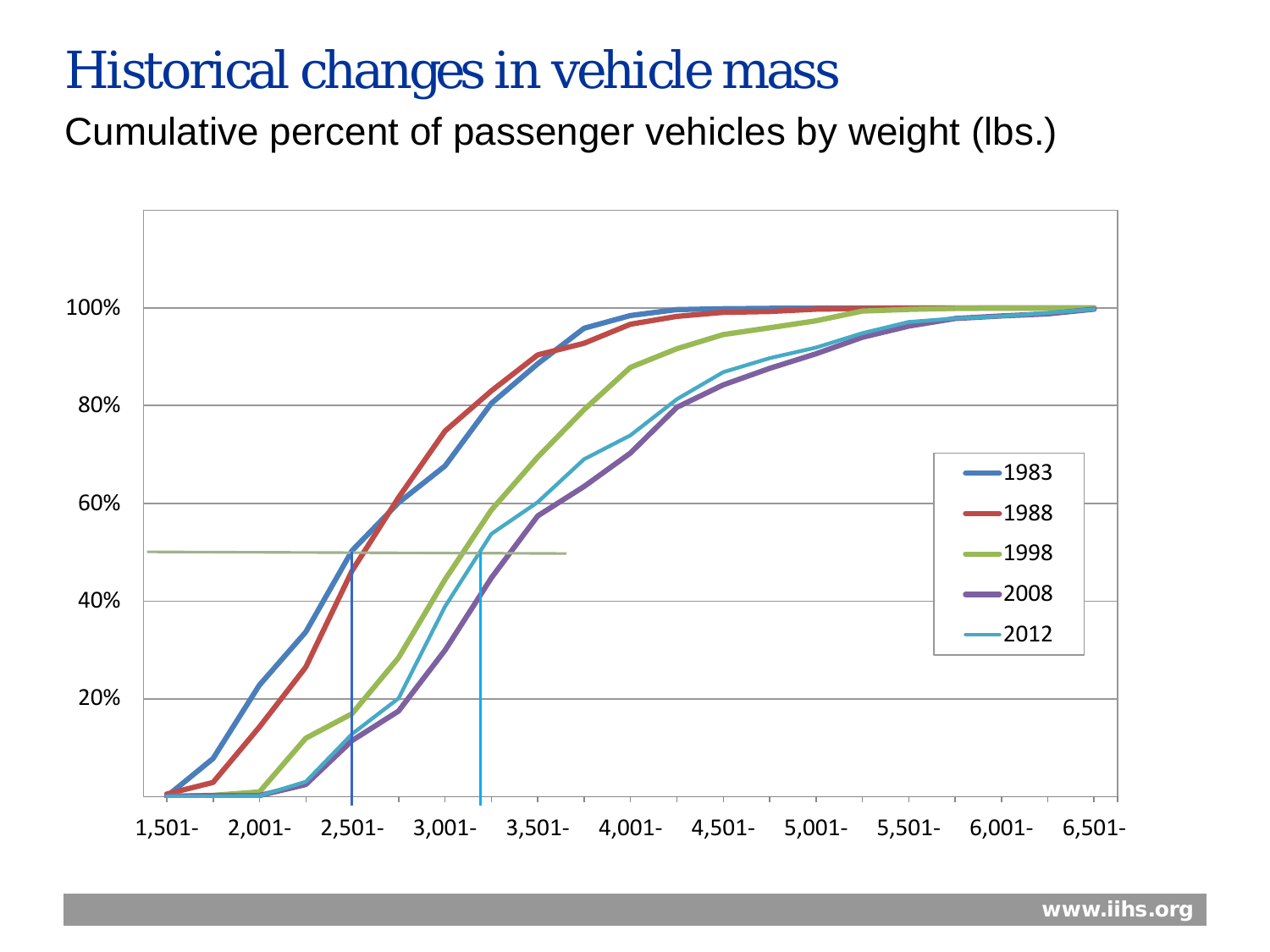#### Historical changes in vehicle size

Cumulative percent of passenger vehicles by shadow (sq ft)

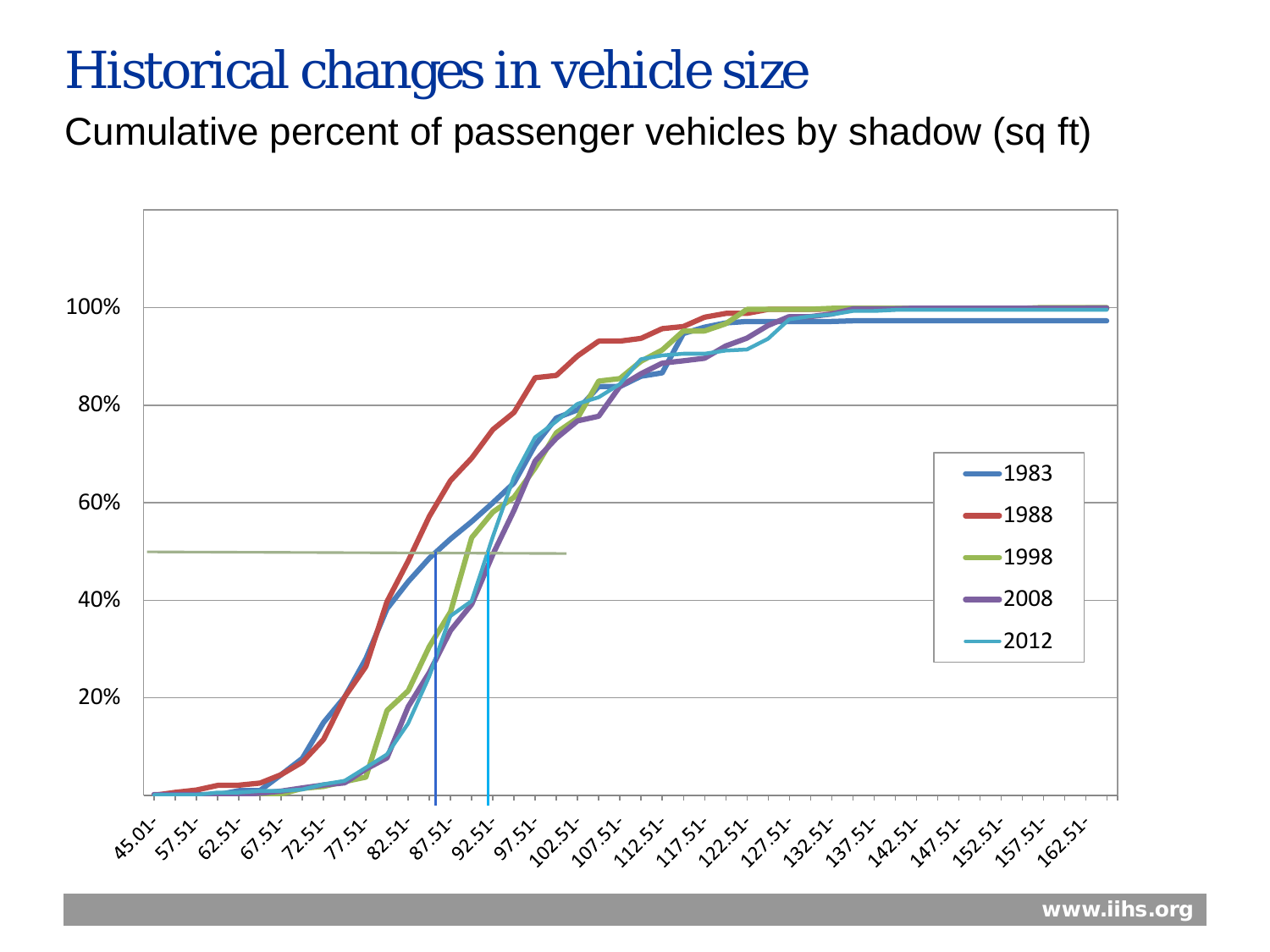## Driver fatality risk by vehicle weight 20 years ago

Deaths per million registration years, 1987-90 passenger vehicles during 1988-91

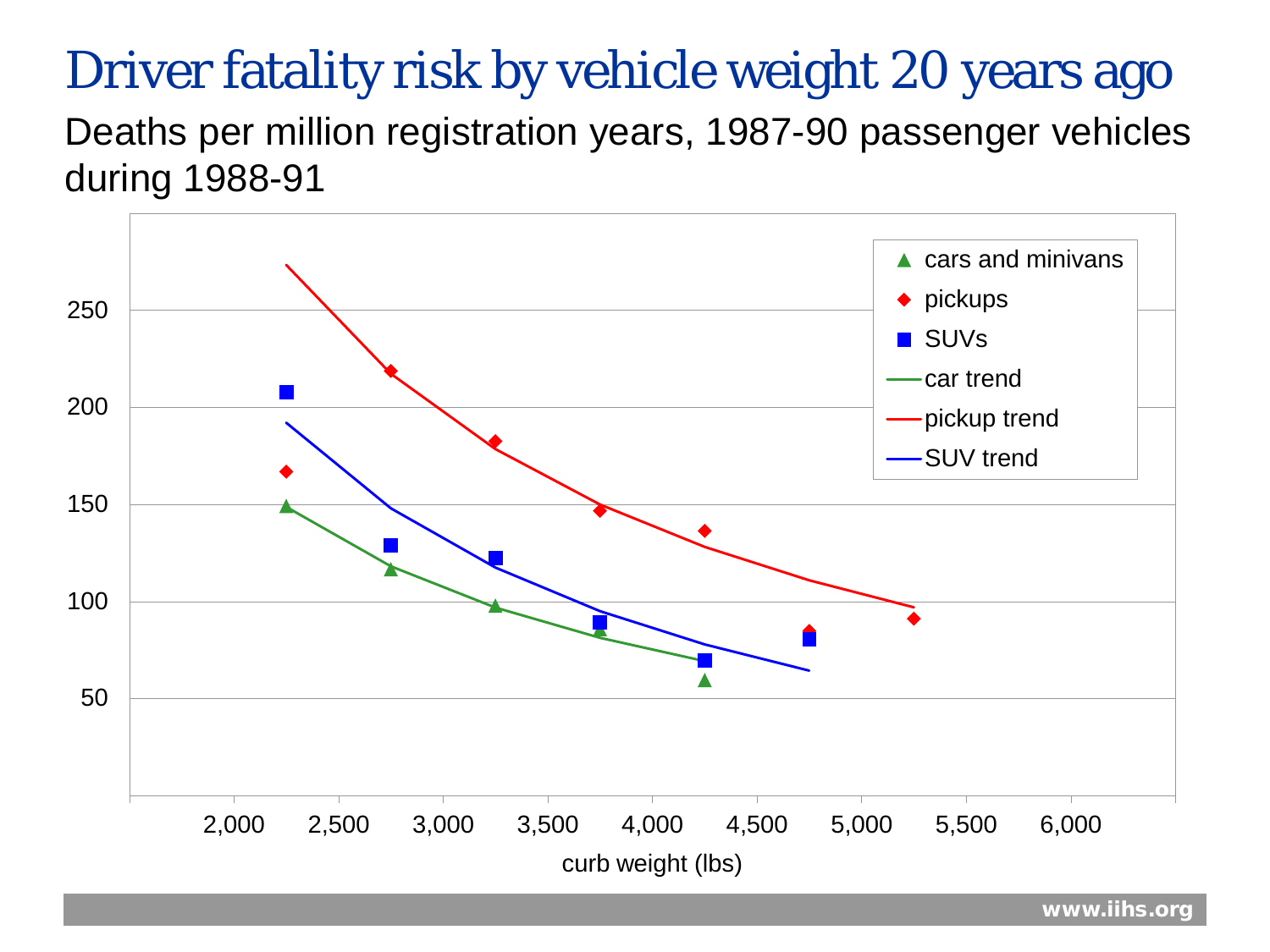## Driver fatality risk by vehicle weight 10 years ago

Deaths per million registration years, 1997-00 passenger vehicles during 1998-01

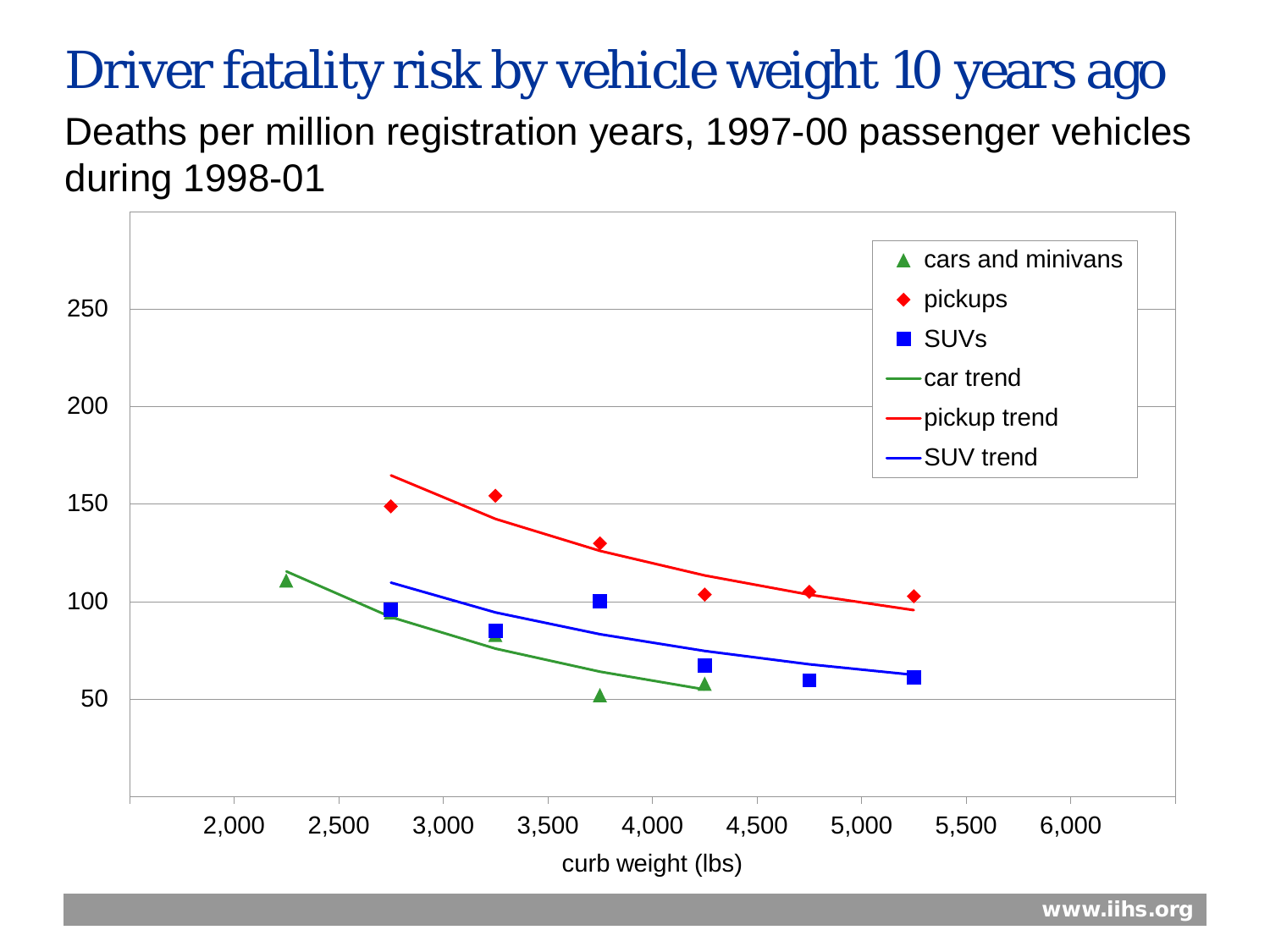## Driver fatality risk by vehicle weight today

Deaths per million registration years, 2007-10 passenger vehicles during 2008-11

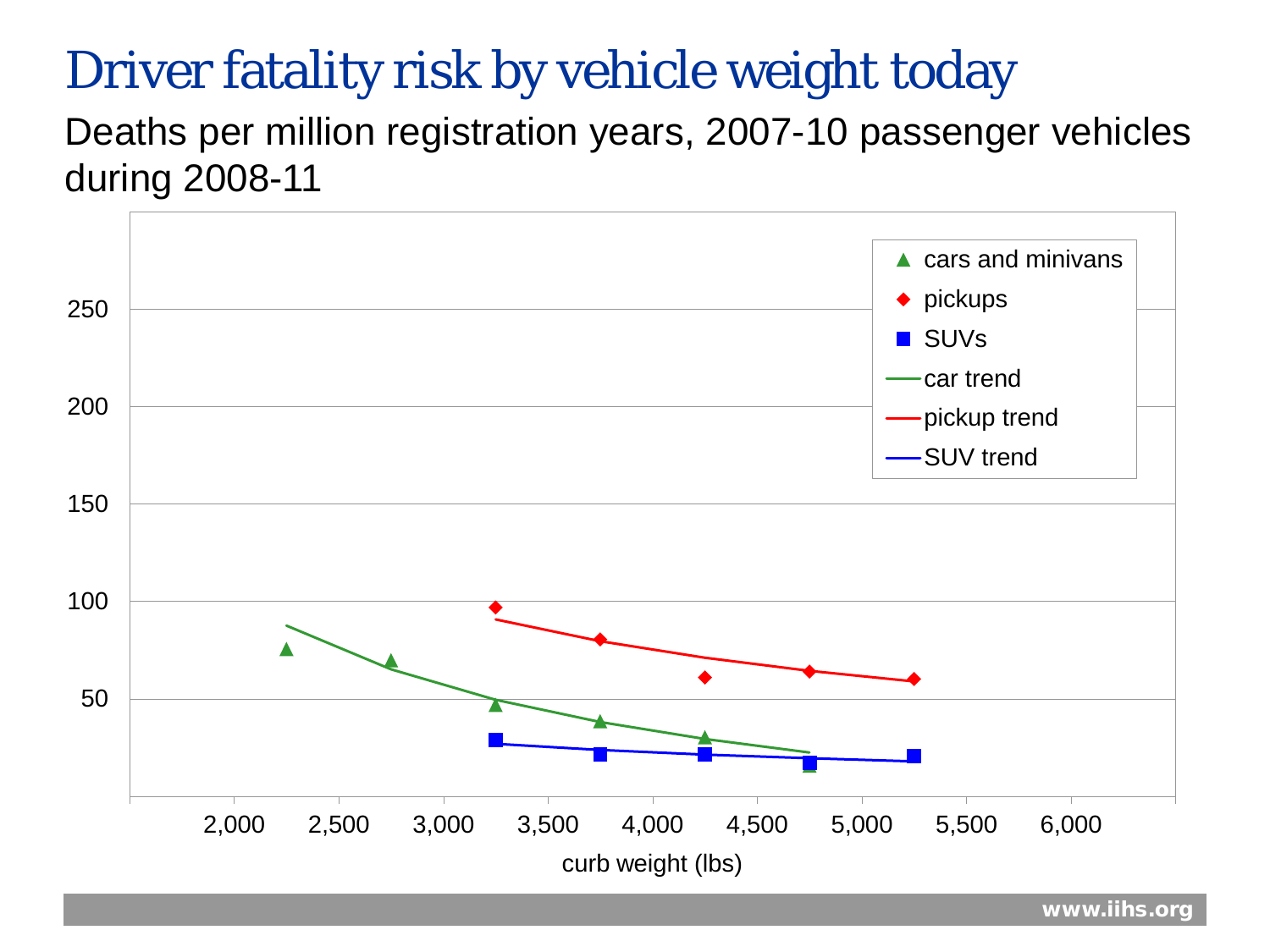### Driver fatality risk by vehicle size today

Deaths per million registration years, 2007-10 passenger vehicles during 2008-11

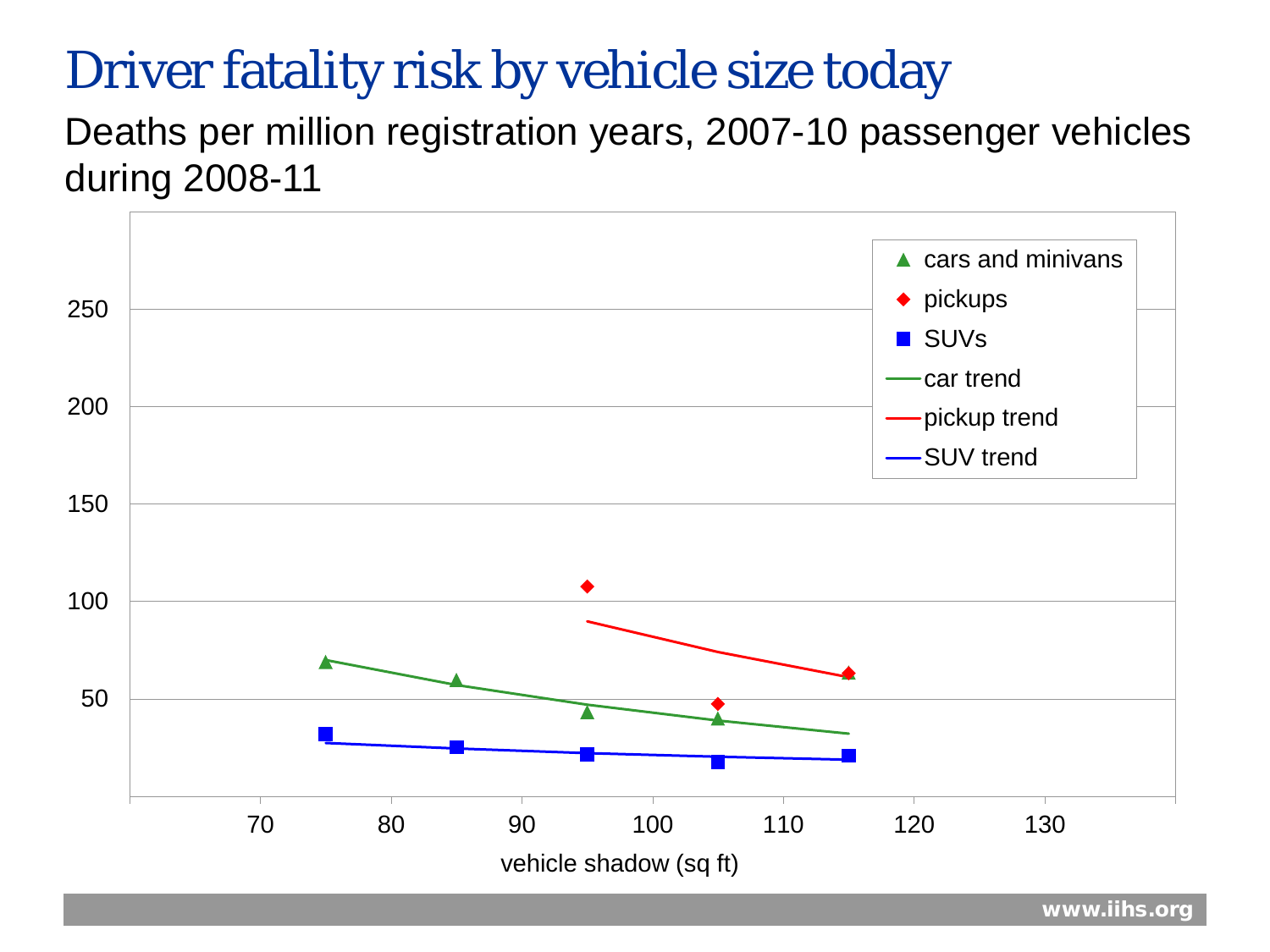## Changes in driver fatality risk of cars by weight

Deaths per million registration years

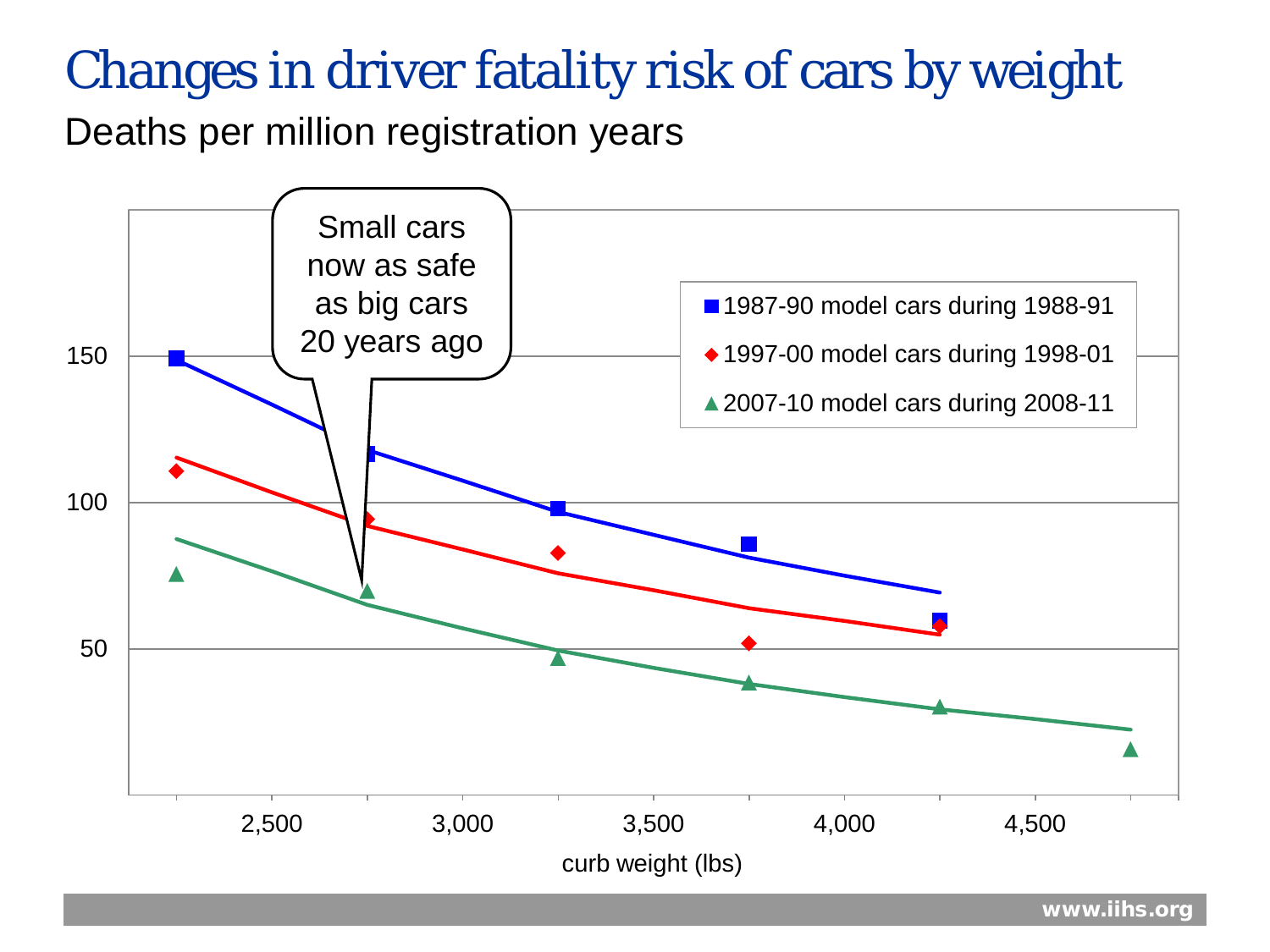### Changes in driver fatality risk of cars by size

Deaths per million registration years

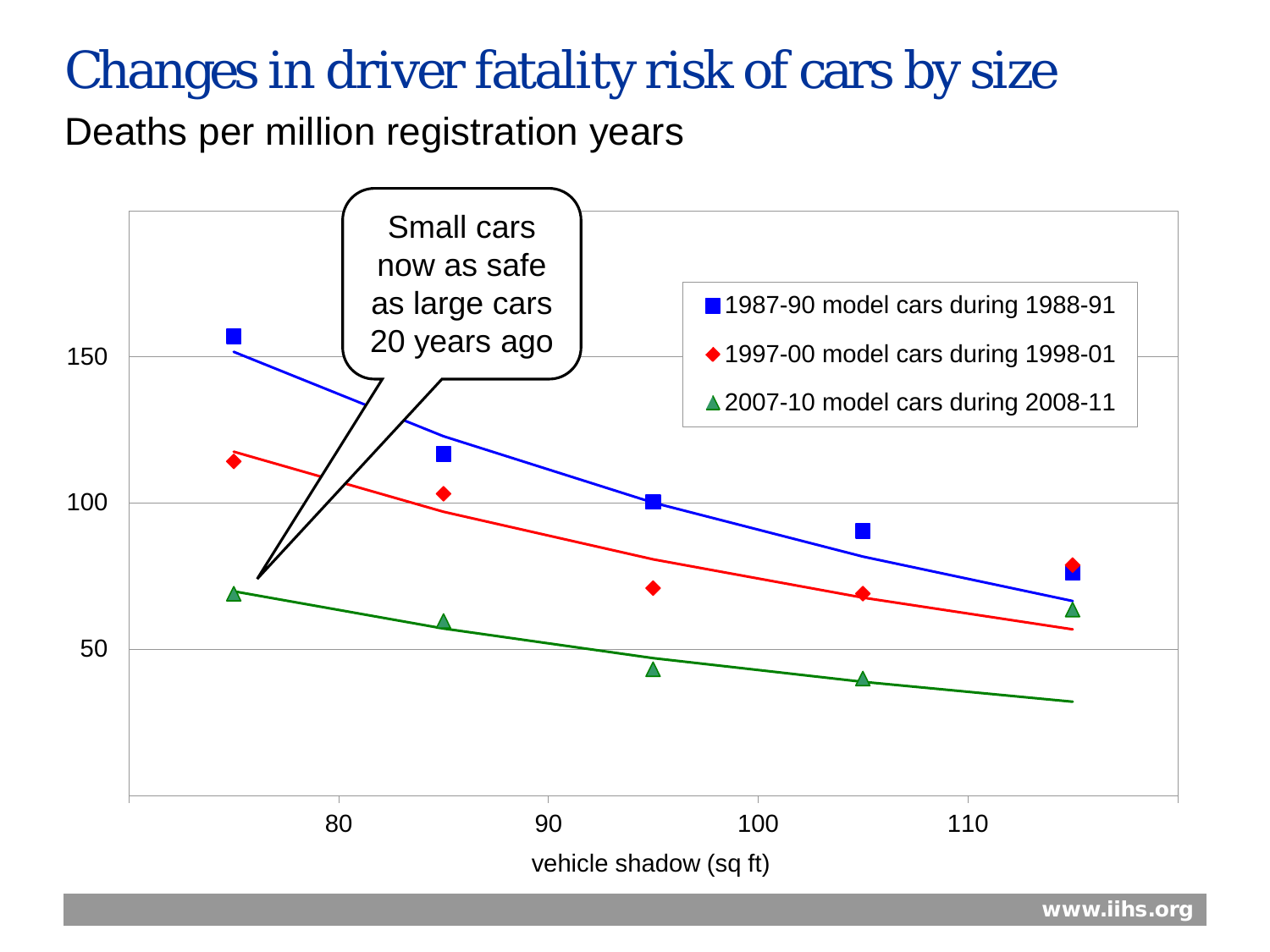### Historical conclusions

- Passenger vehicles of all types and sizes provide their occupants with greater protection today than just a decade ago and much greater protection than two decades ago
- Occupants of the smallest and/or lightest vehicles still have higher death rates as occupants of the largest and/or heaviest vehicles
	- –Some evidence the gap in death rates is narrowing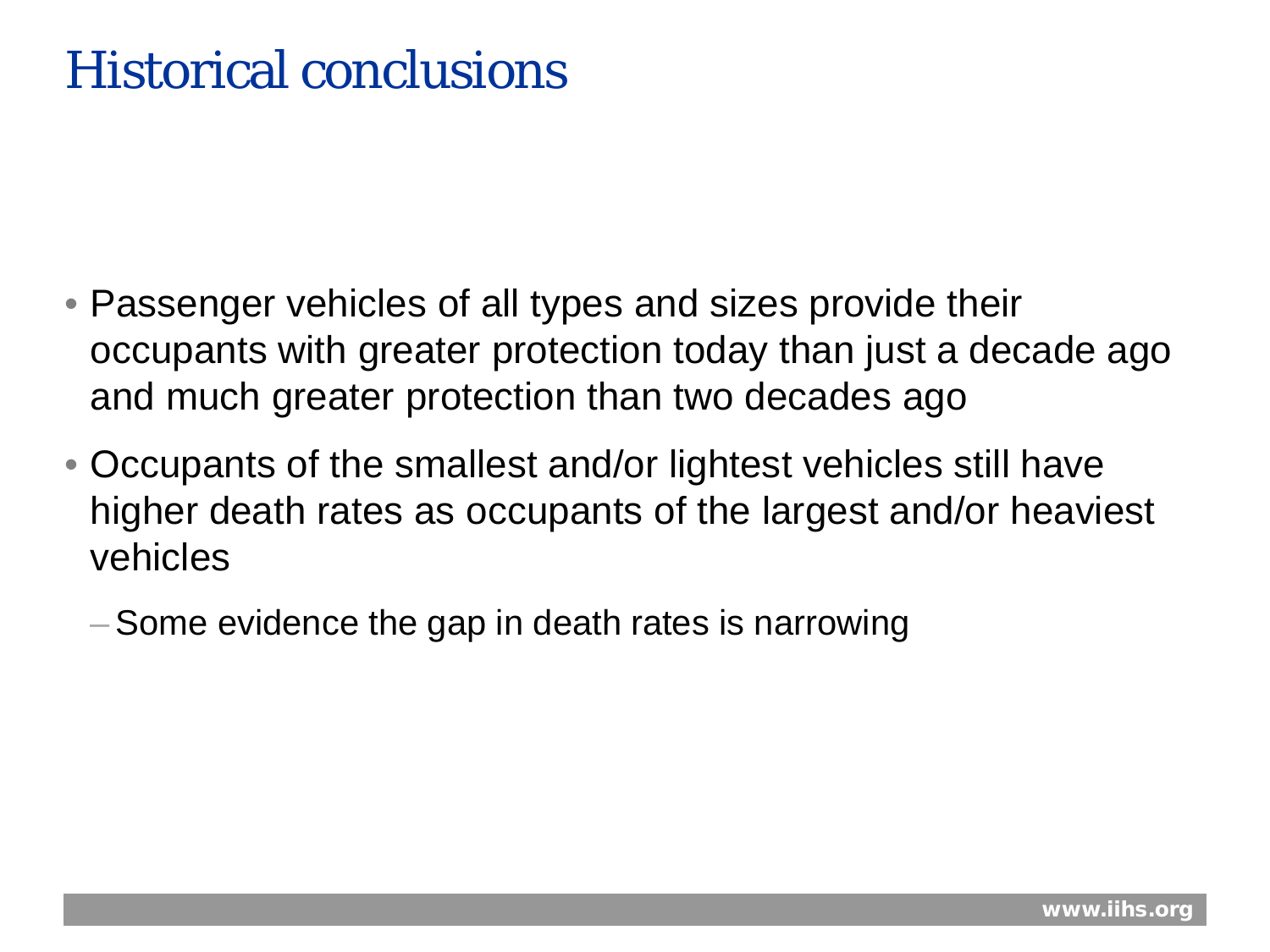Countermeasures for improved occupant protection in a mixed-size fleet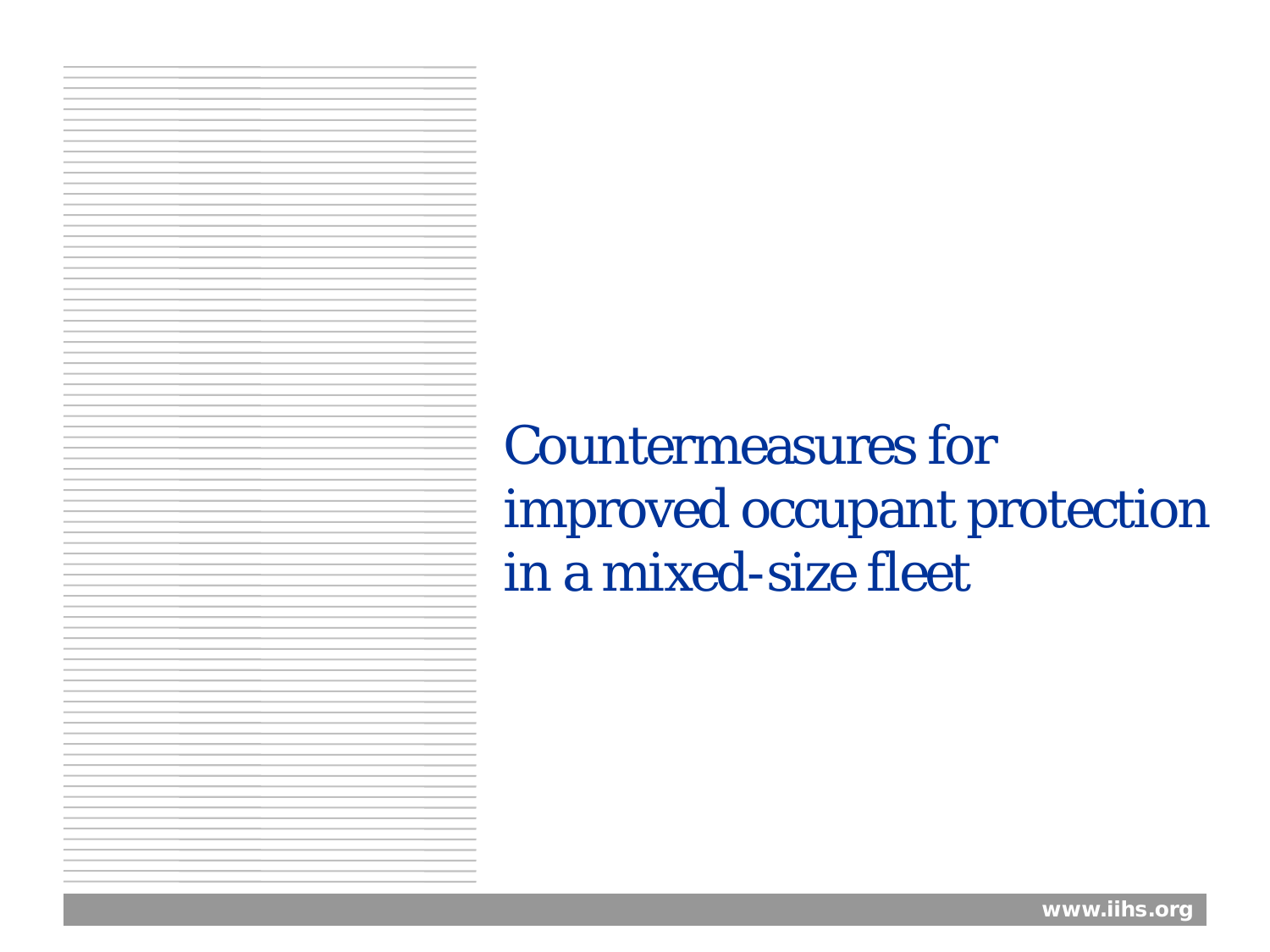### Improved crashworthiness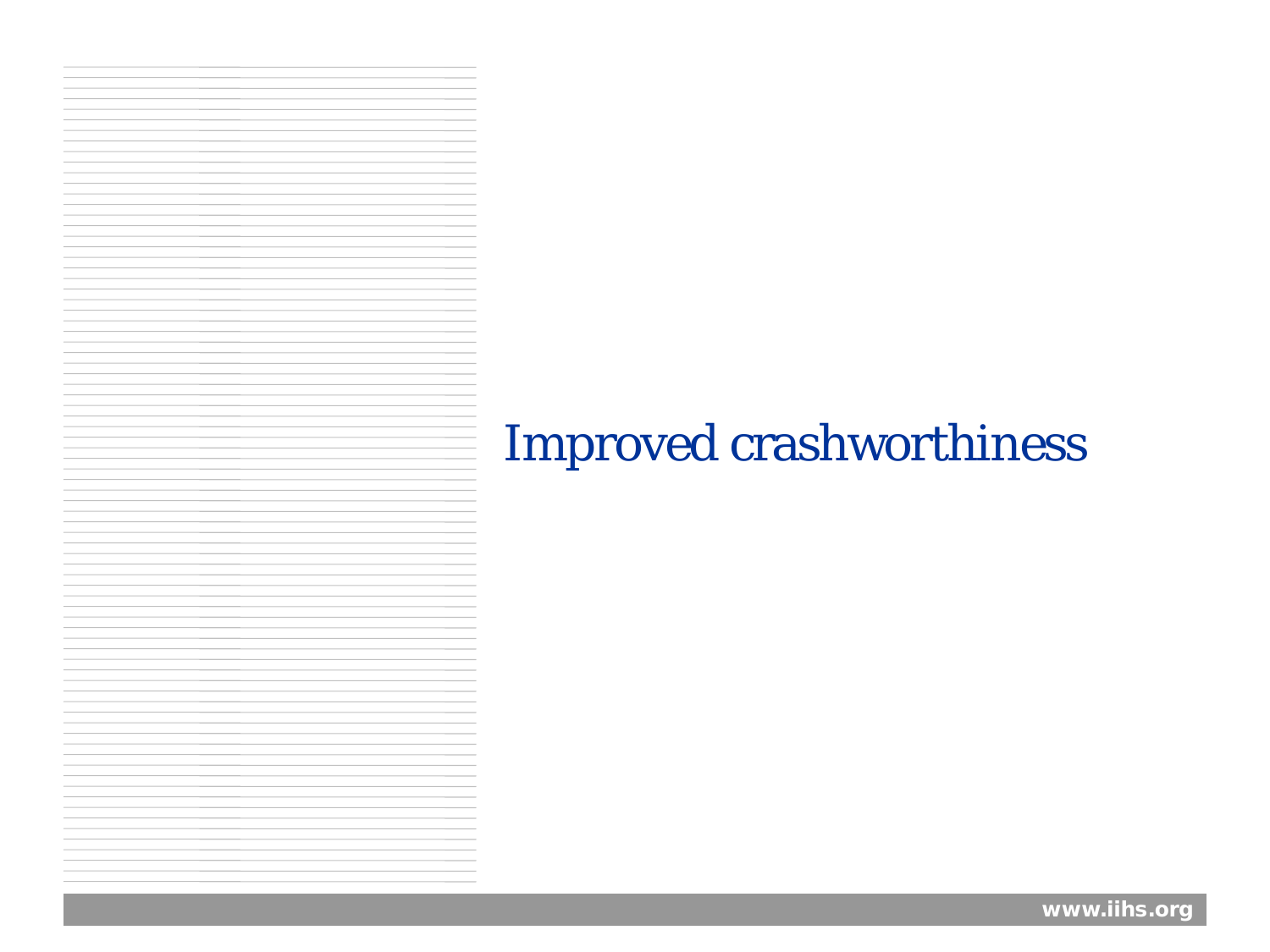### Ratings in IIHS moderate overlap crash test By size, 2003 vs. 2013

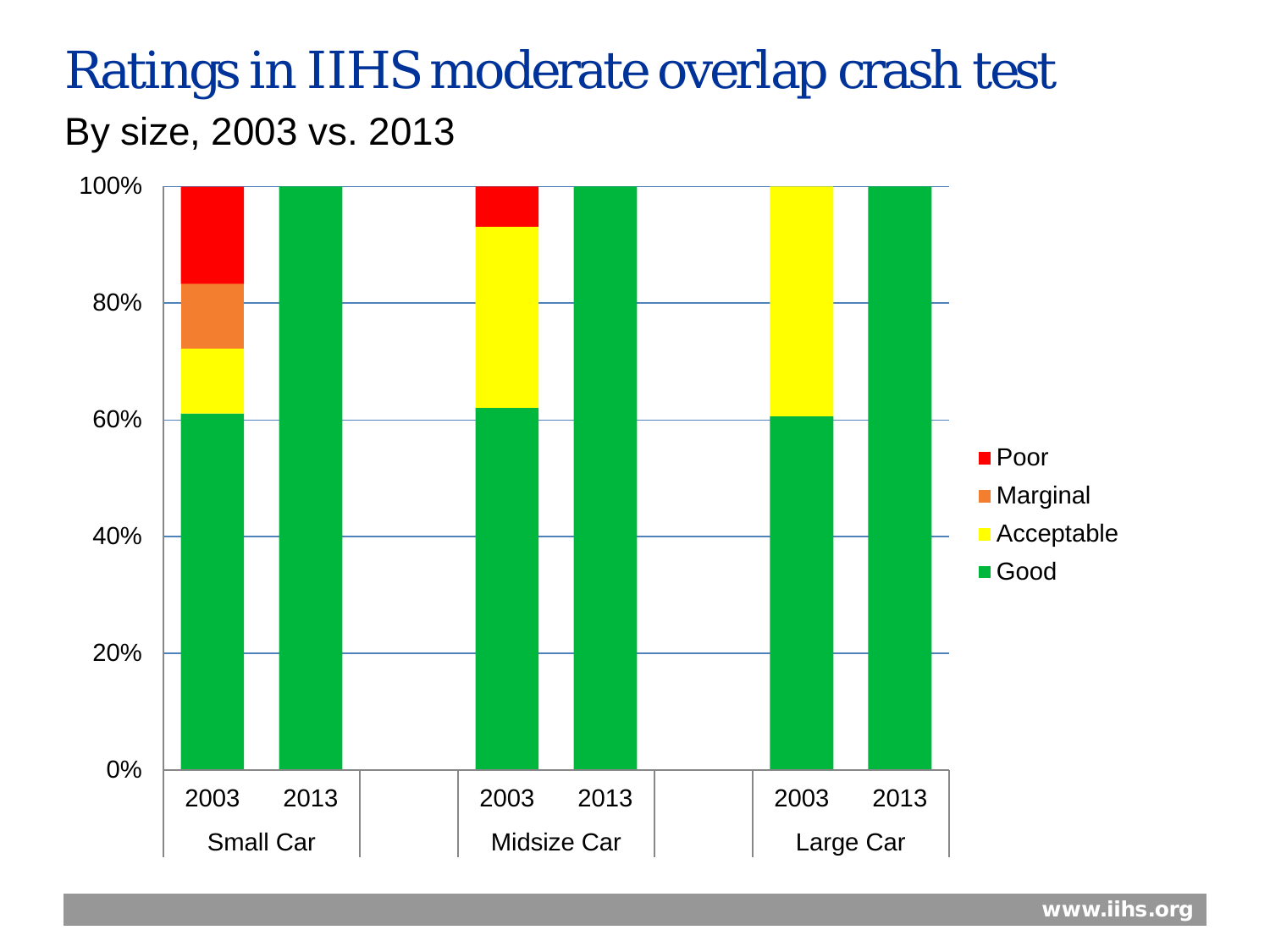### Ratings in IIHS side impact

#### By size, 2005 vs. 2013

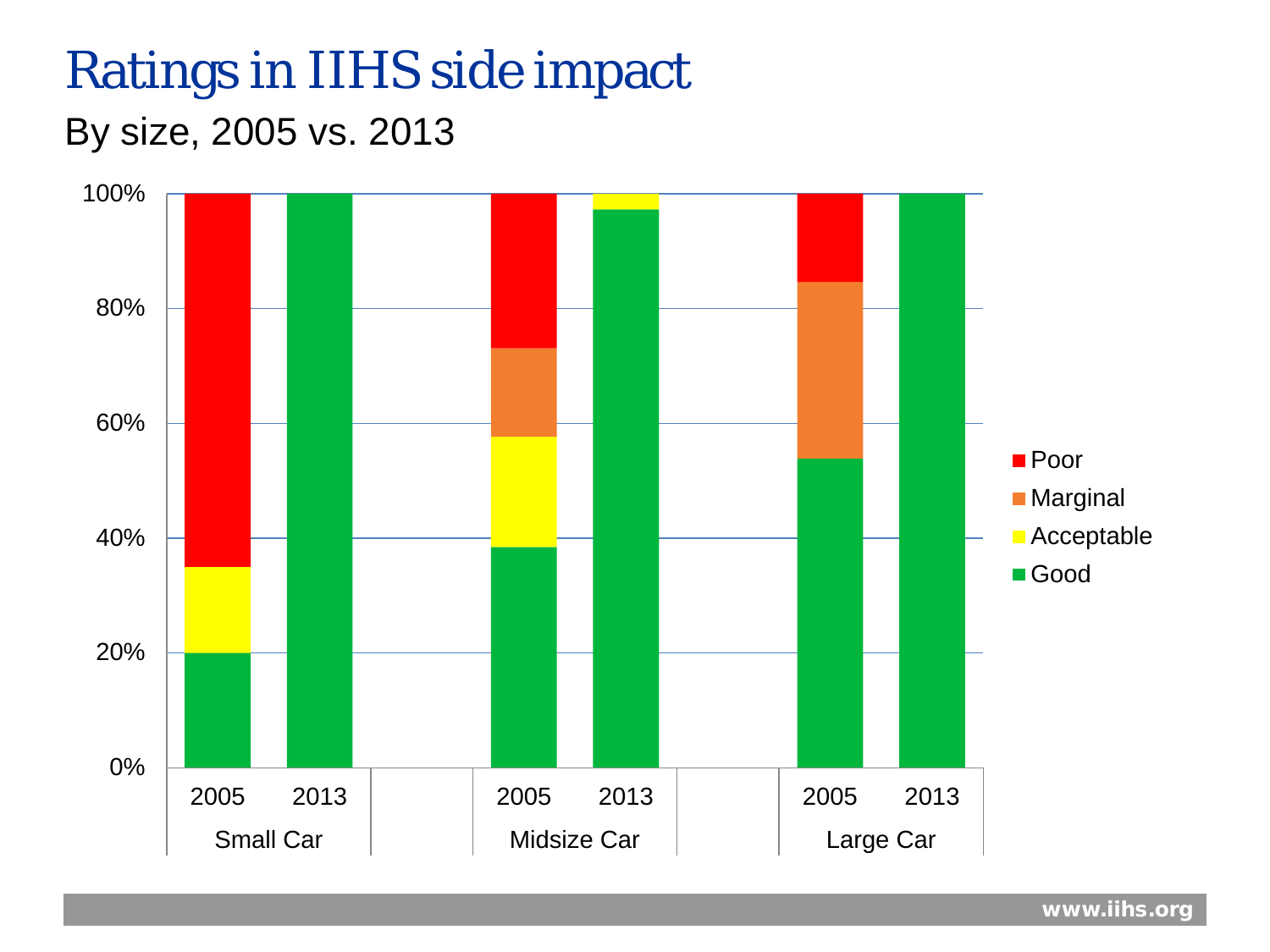### Improved compatibility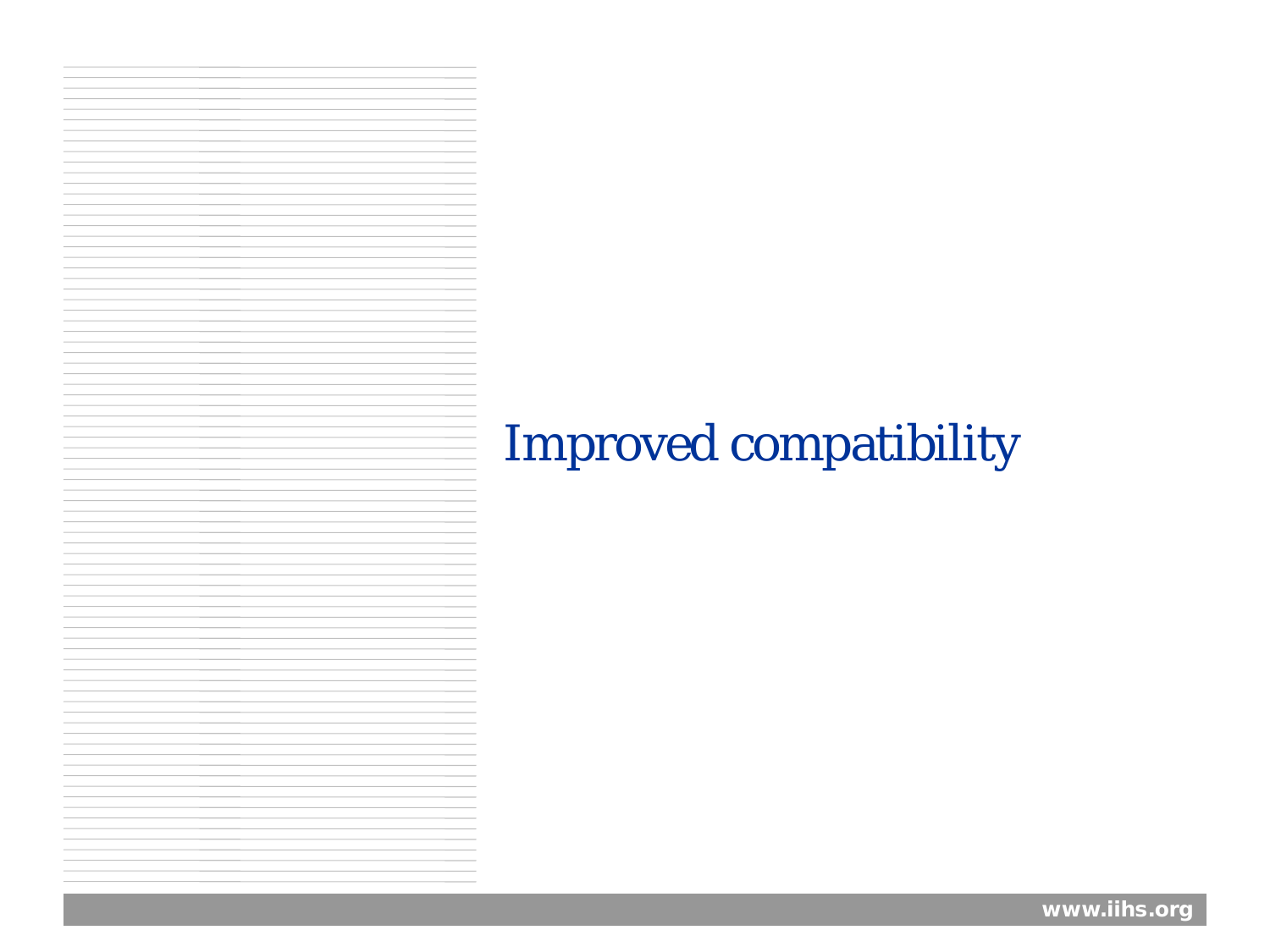#### Enhancing vehicle compatibility (EVC) WG Voluntary design guides to improve light truck compatibility

• Goal to improve car occupant safety in crashes with a light truck (SUV and pickups)



Agreement established:

- Height-matching of light truck structure with car front structure
- Expedited fitment of side airbags with head protection in cars
- Fully adopted by MY 2010 vehicles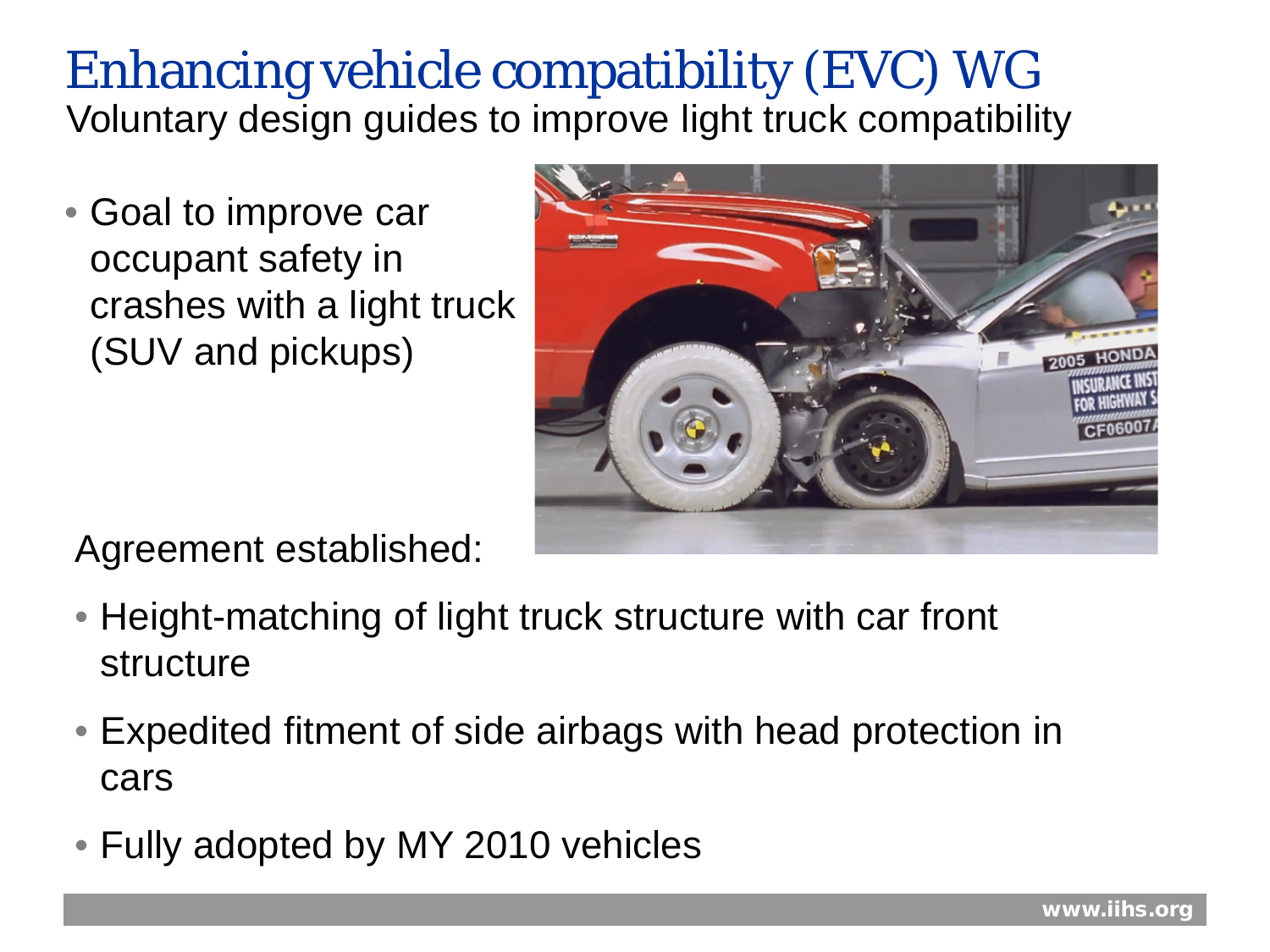#### Partner protection

Car crash partner deaths per million registrations 1-4 year-old vehicles, 2000-01

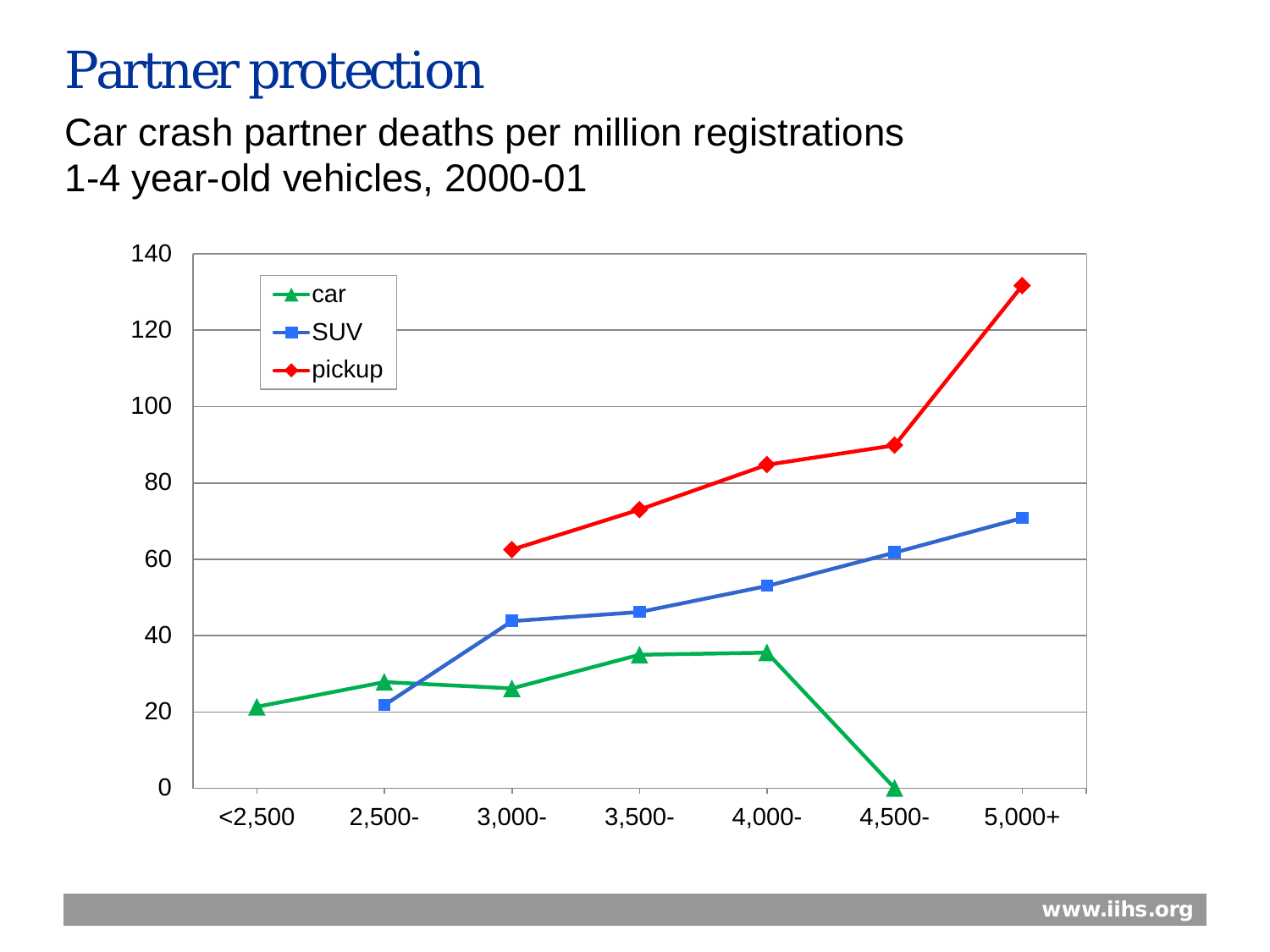#### Partner protection

#### Car crash partner deaths per million registrations 1-4 year-old vehicles, 2008-09

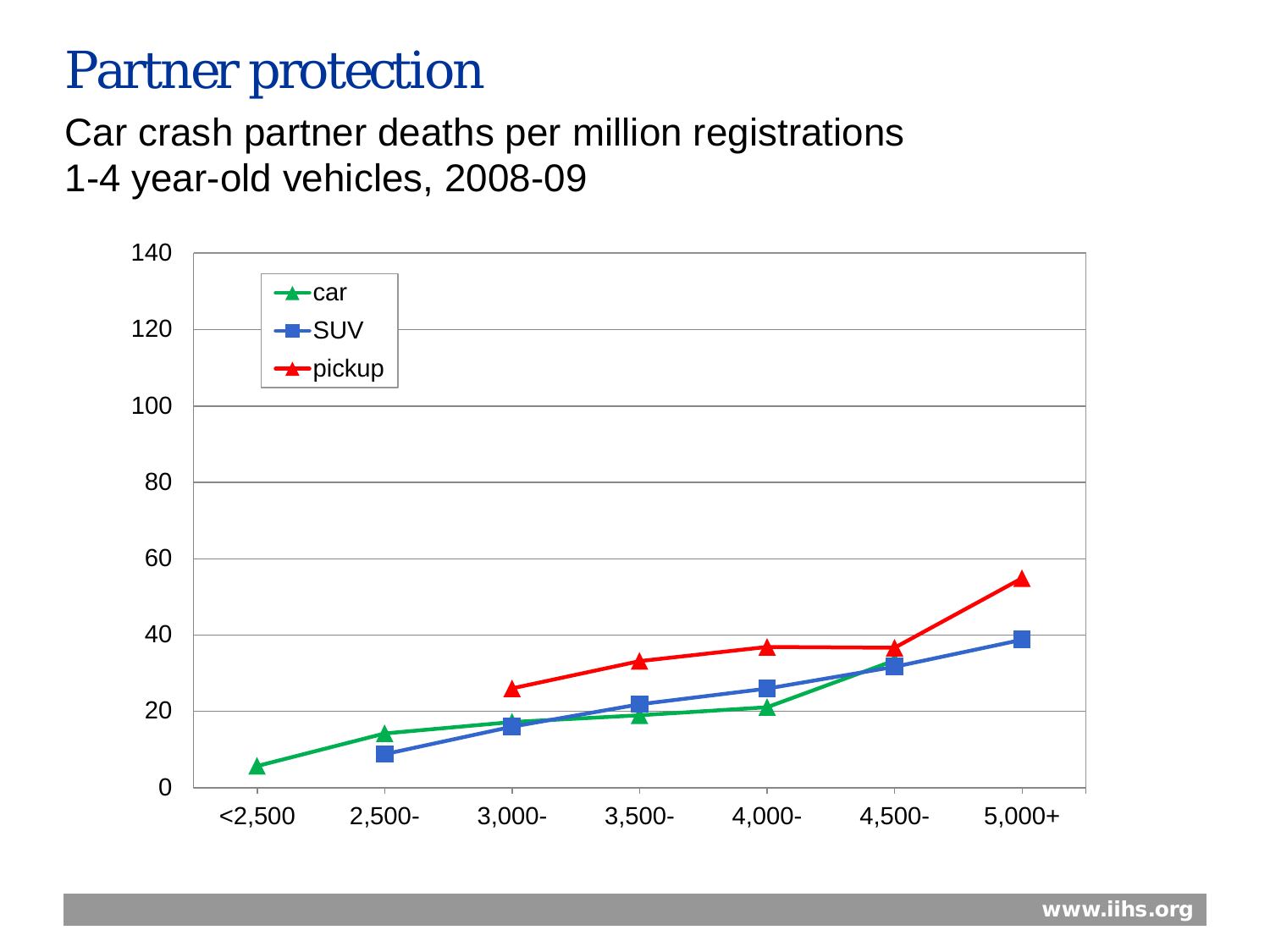#### Partner protection in front-to-front crashes

Car crash partner deaths per million registrations 1-4 year-old vehicles, 2000-01

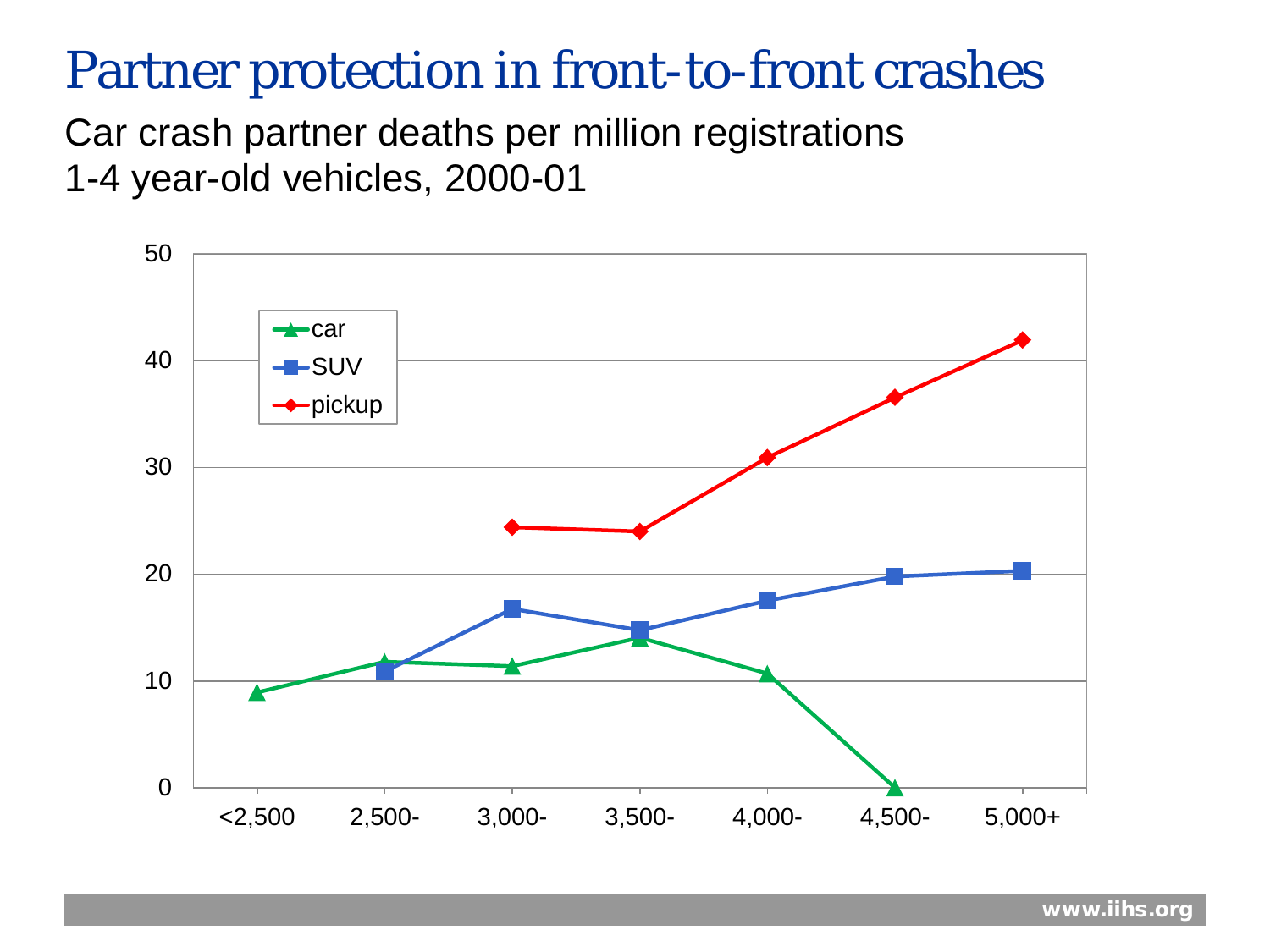#### Partner protection in front-to-front crashes

Car crash partner deaths per million registrations 1-4 year-old vehicles, 2008-09

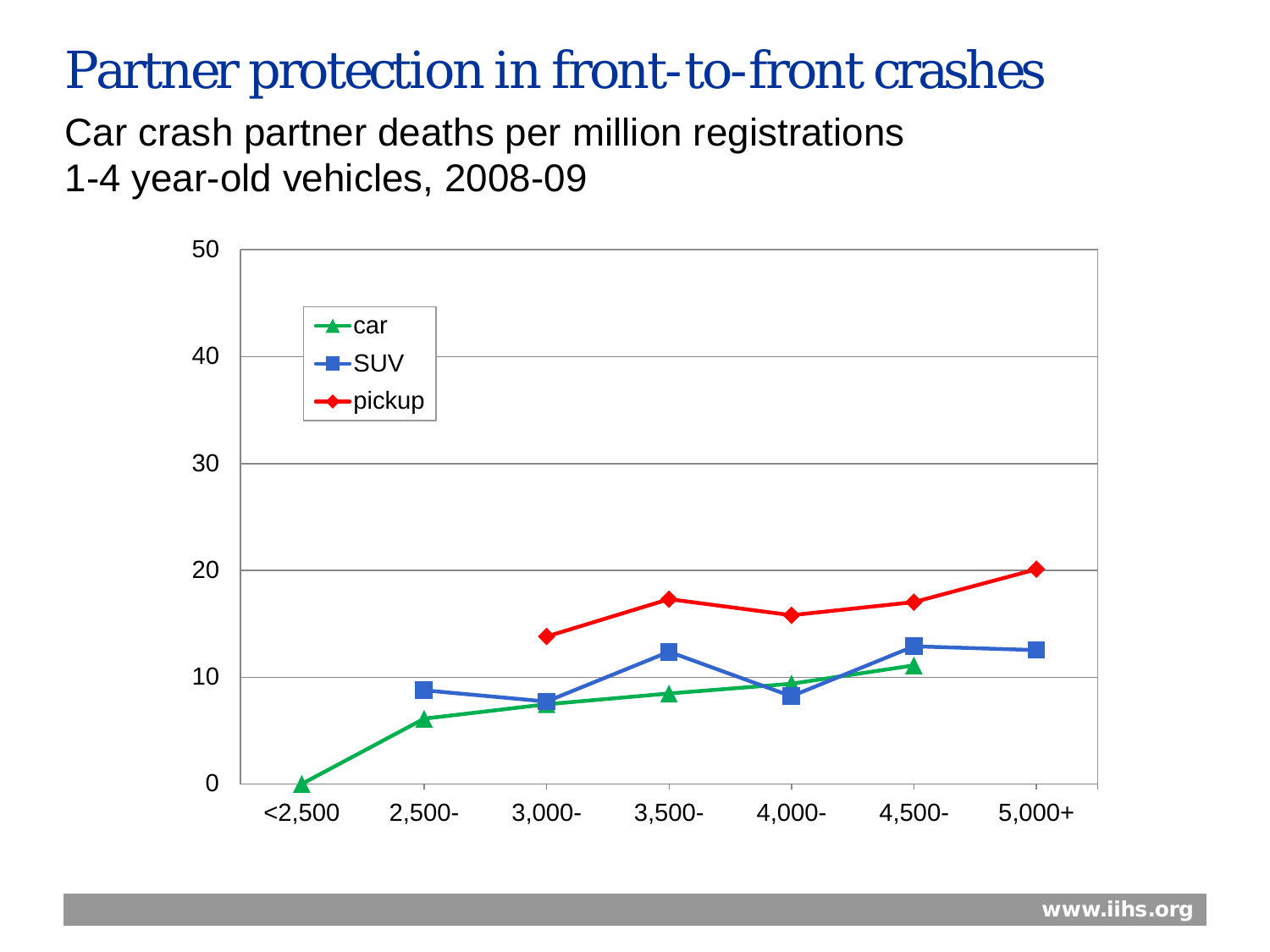#### Partner protection in front-to-side crashes

Car crash partner deaths per million registrations 1-4 year-old vehicles, 2000-01

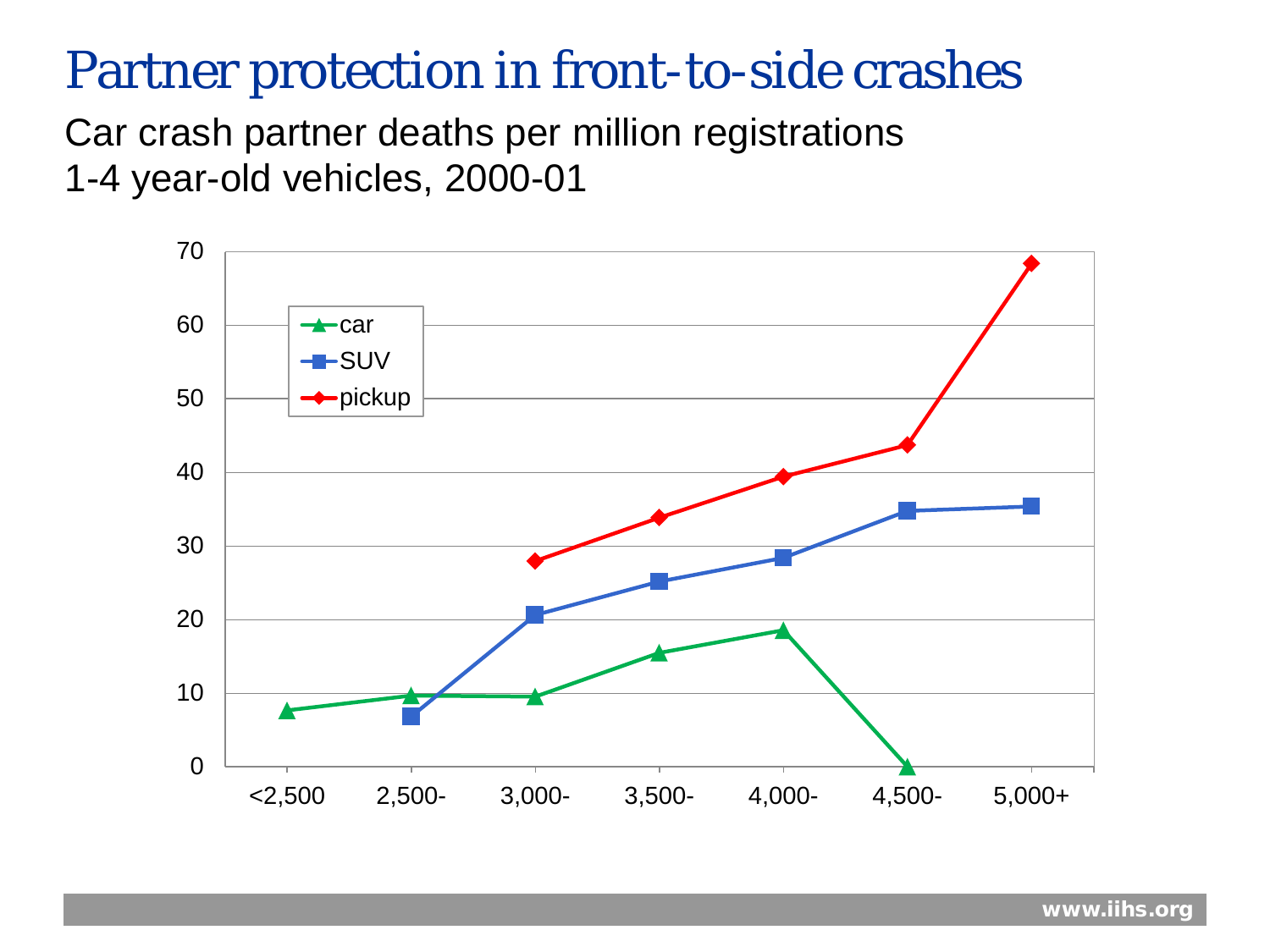#### Partner protection in front-to-side crashes

Car crash partner deaths per million registrations 1-4 year-old vehicles, 2008-09

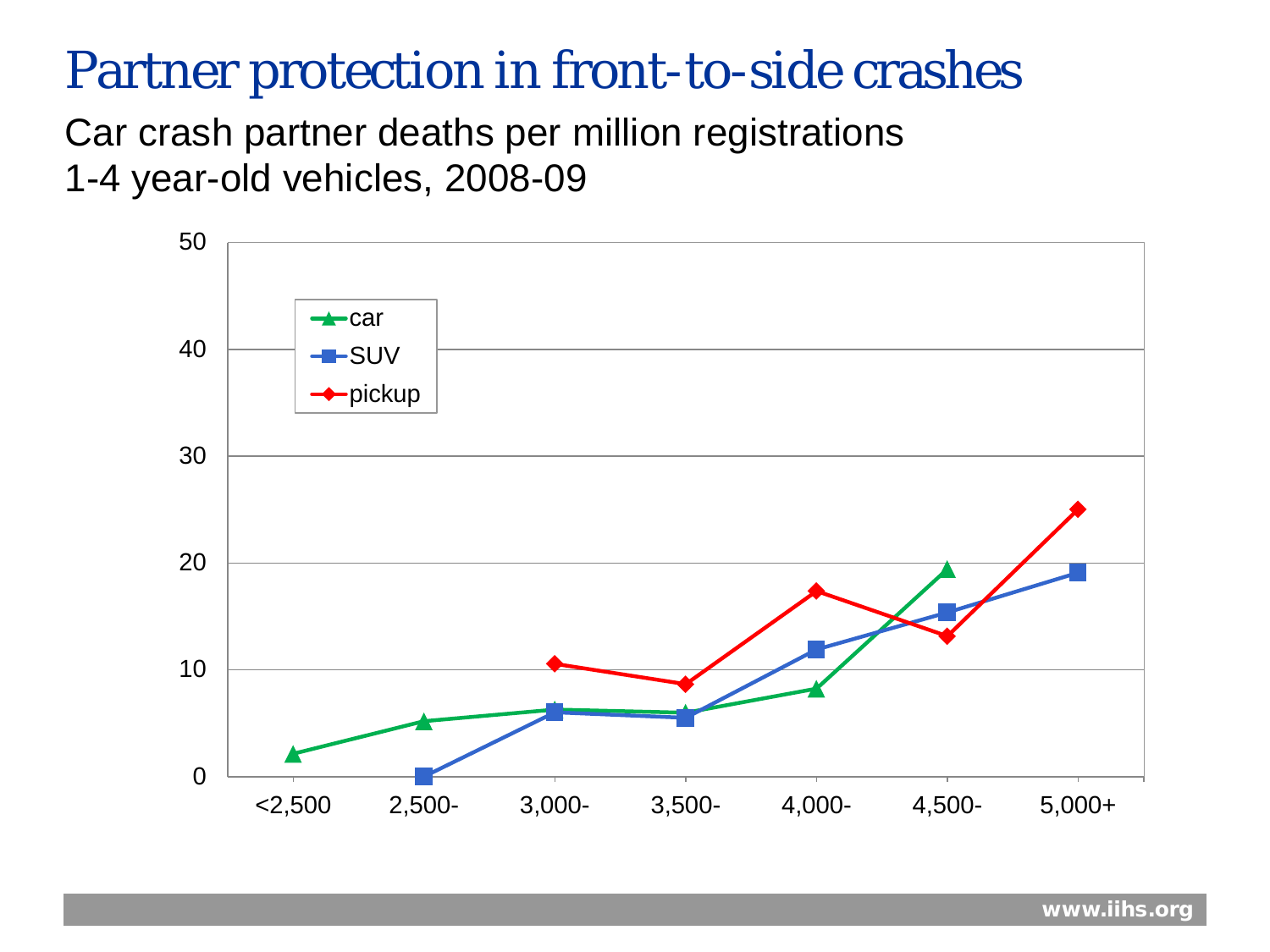#### Partner protection in front-to-front crashes

Car crash partner deaths per million registrations 1-4 year-old SUVs and pickups

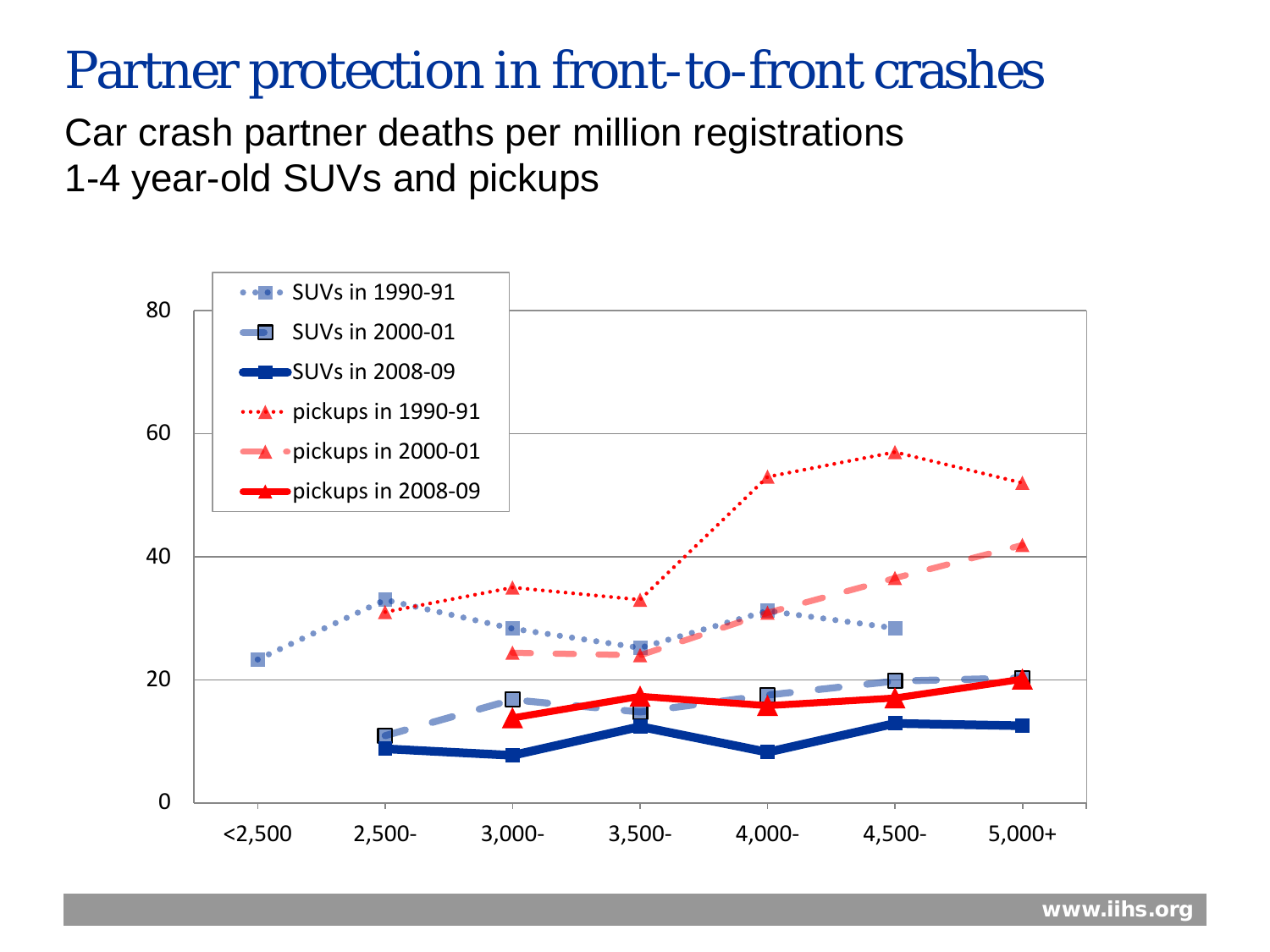#### Partner protection in front-to-side crashes

Car crash partner deaths per million registrations 1-4 year-old SUVs and pickups

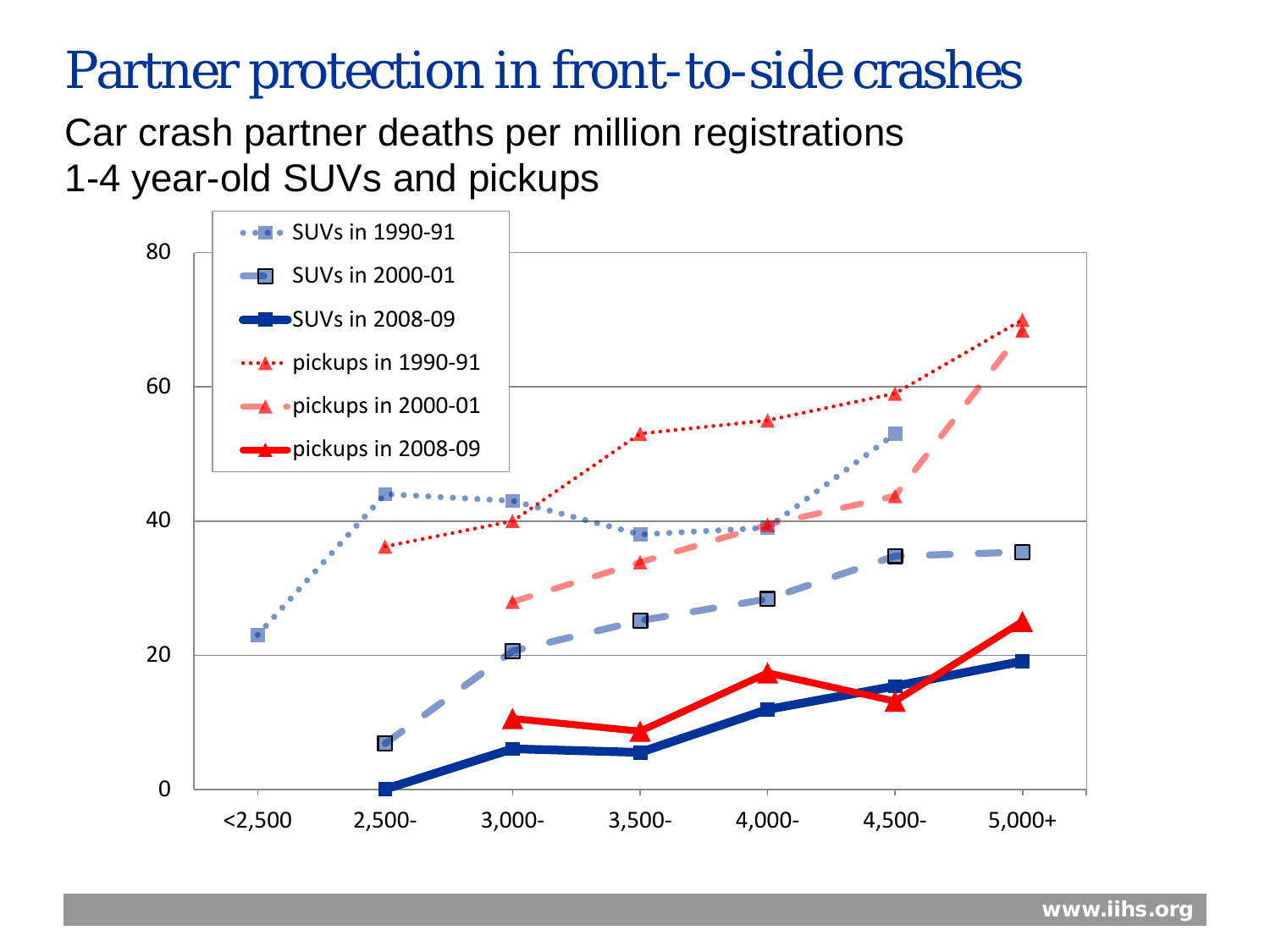#### Insurance claims by size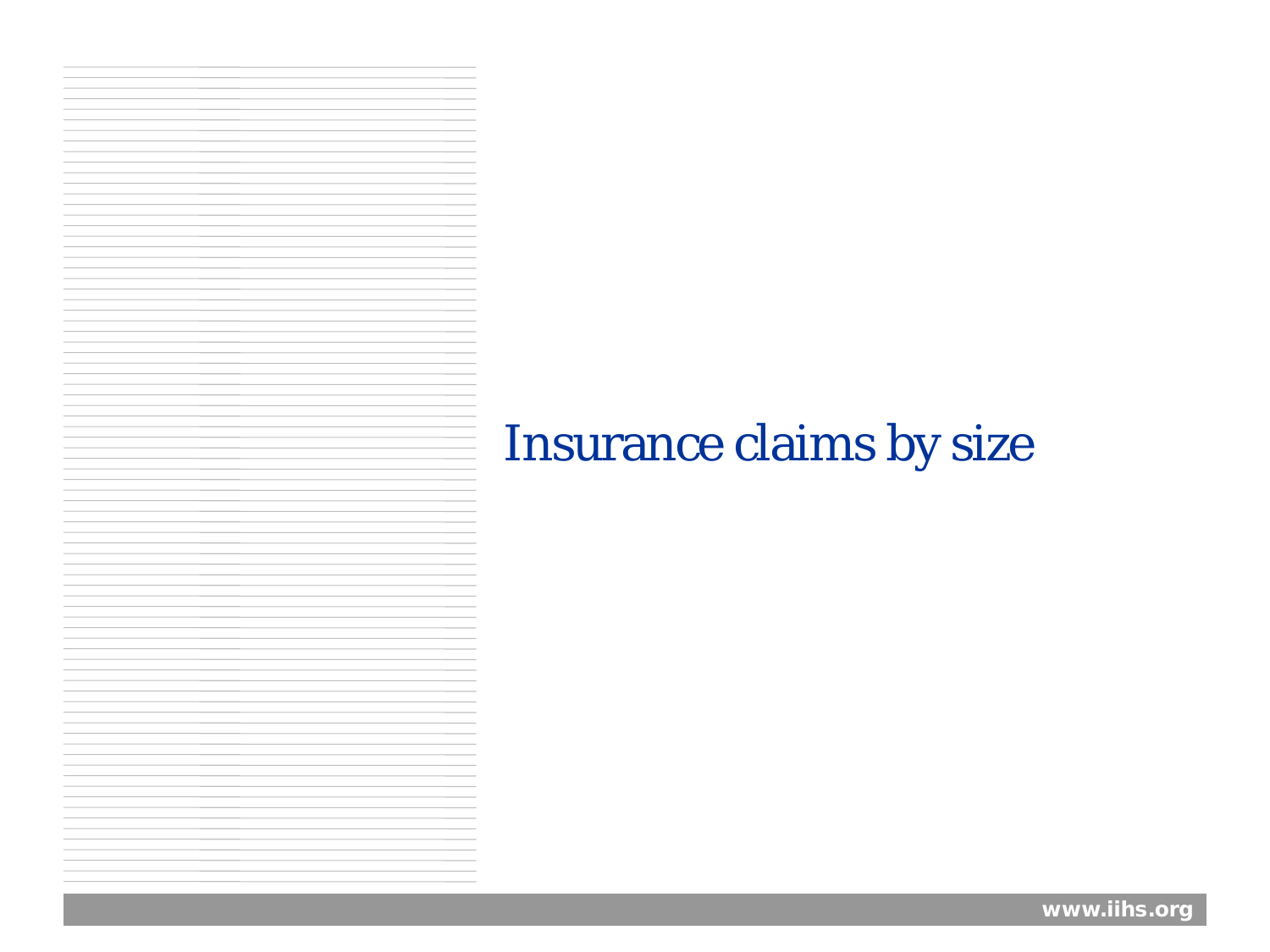#### Relative collision claim frequencies

By body style and size class, 2000-02 models

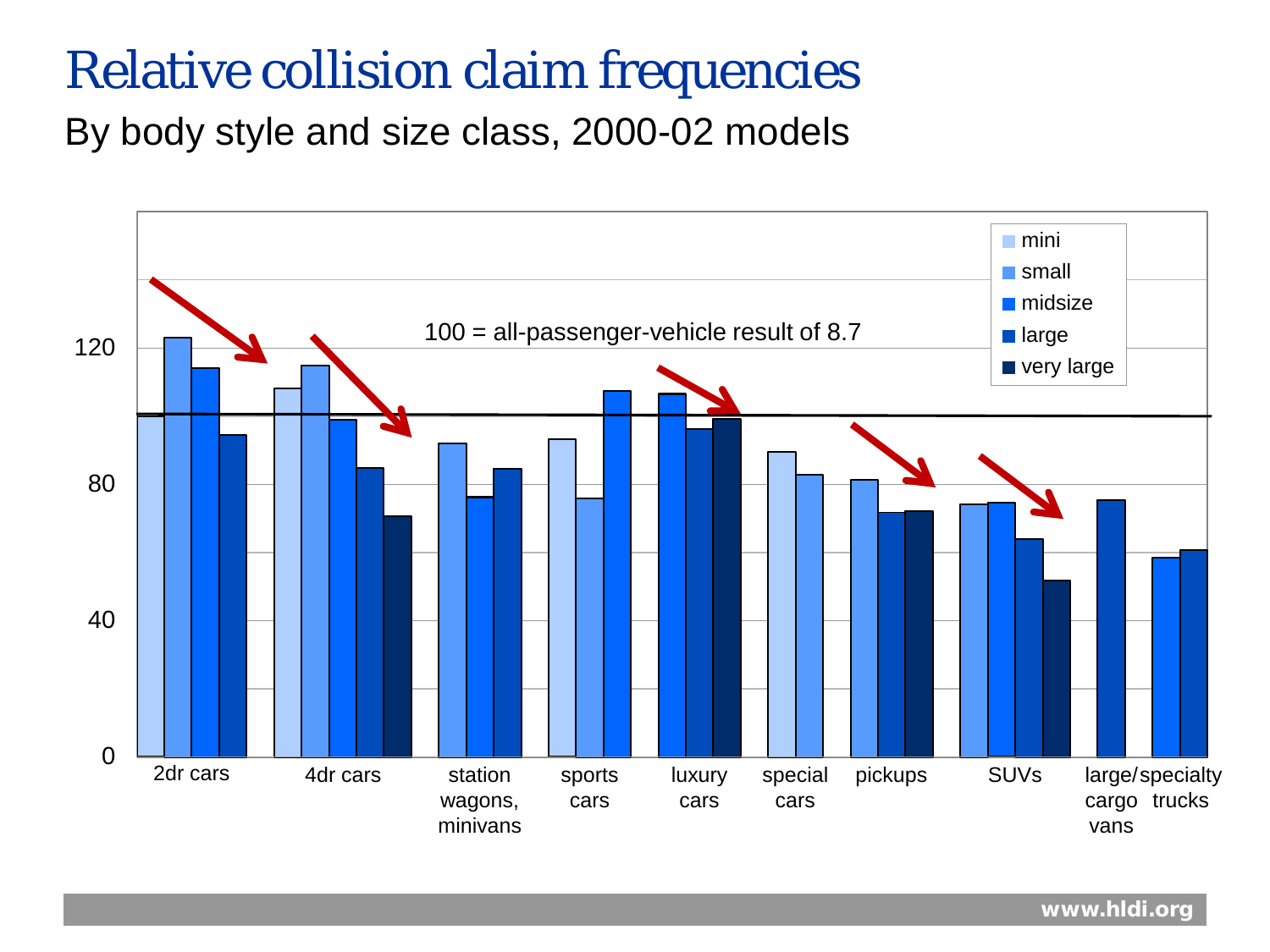#### Relative collision claim frequencies

By class and size, 2010-12 models

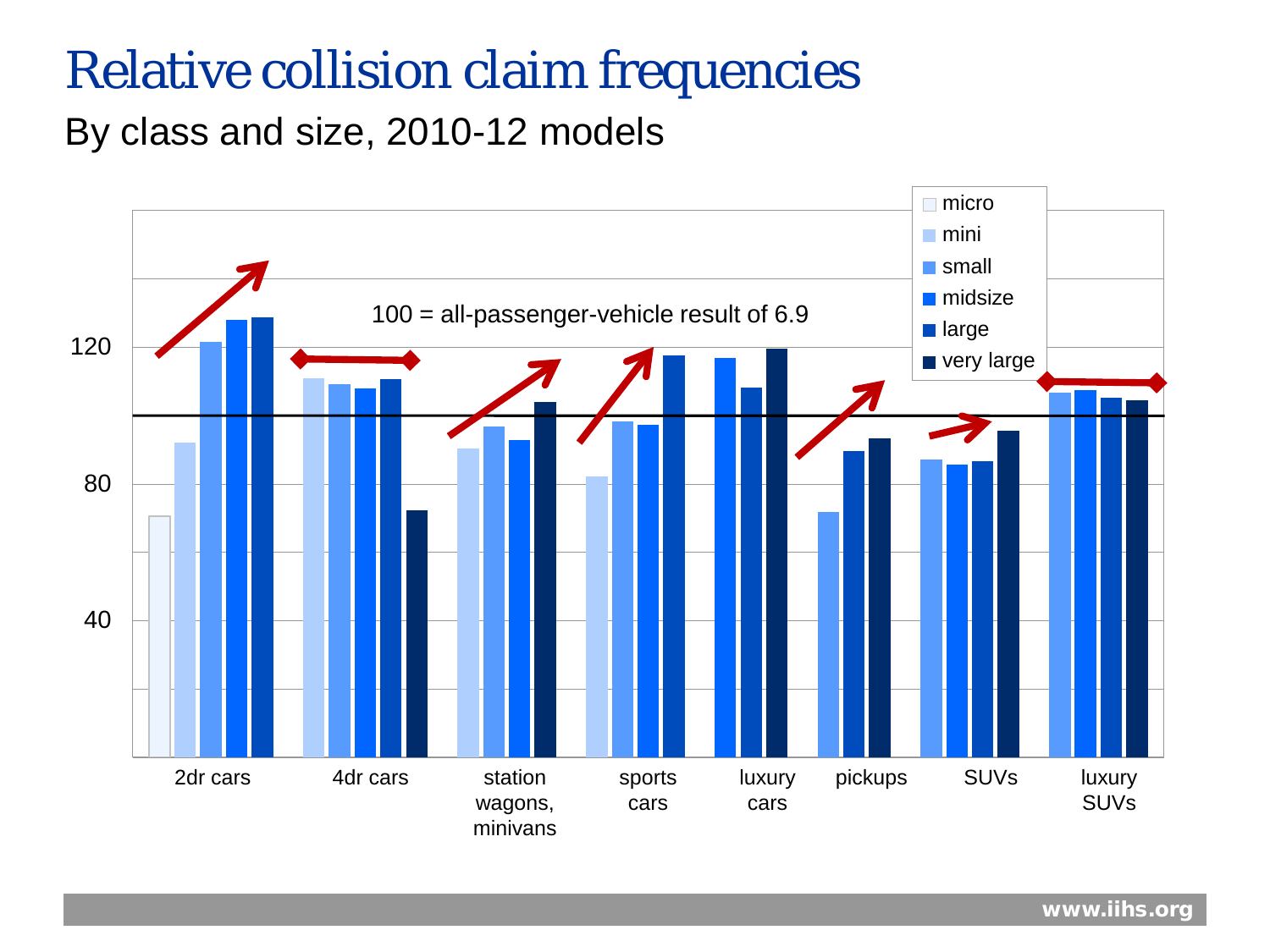# Why the change in collision trends by size?

• ESC

- Is it possible that smaller wheelbase vehicles experience more benefit?
- Improvements in small vehicle handling?
- Changing demographics
	- Commuters downsizing vehicles?
- Economic factors
	- Less discretionary travel?
	- Censoring claims to avoid insurance penalty?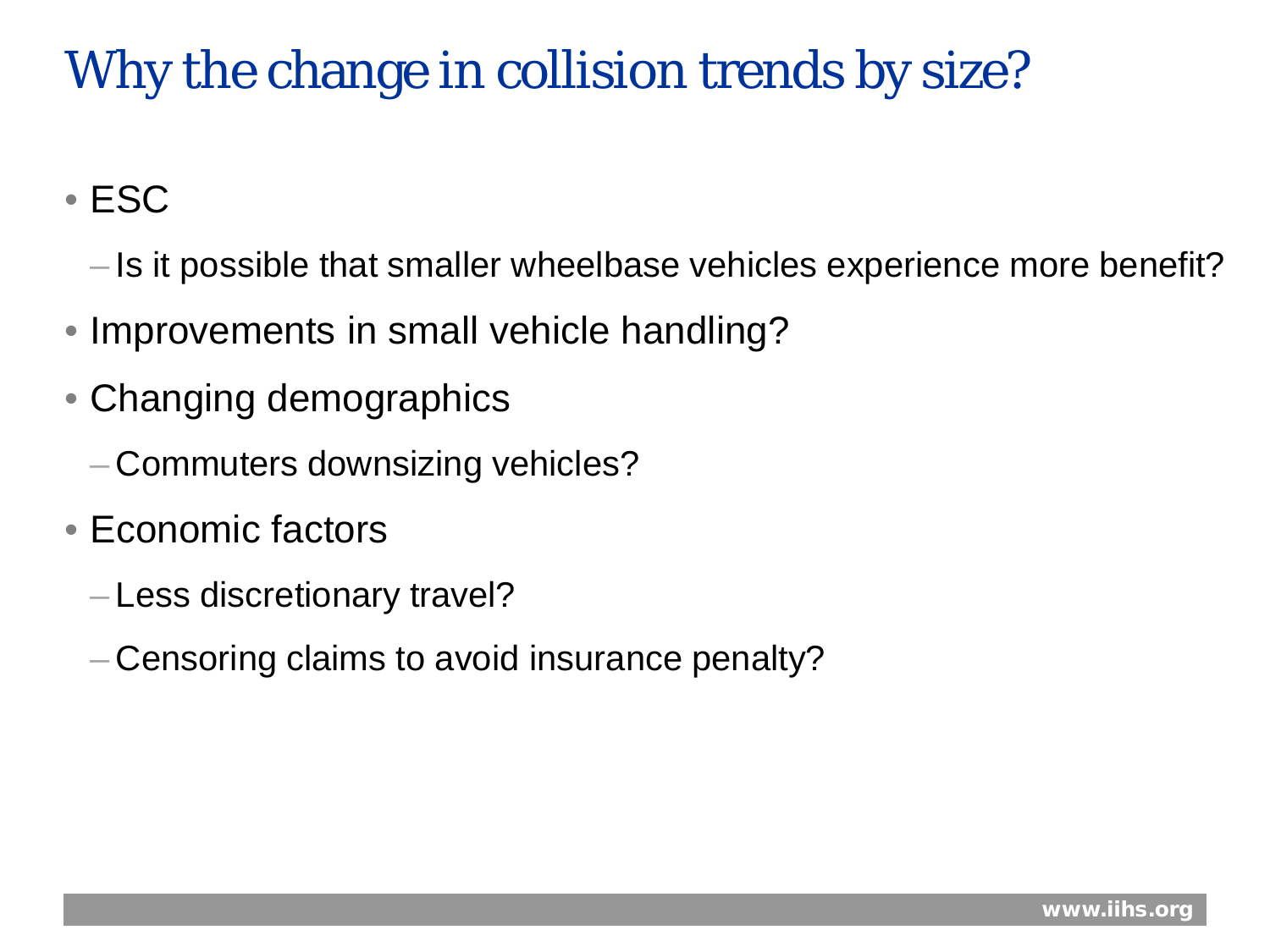## Summary of countermeasures that help equalize occupant safety in a mixed-size fleet

- Crashworthiness improvements, especially for smallest vehicles
	- –Strong front, side, roof structures
	- Head-protecting side airbags with rollover deployment
- Better light truck compatibility with cars
	- Lowering light truck structure to car levels
- Electronic stability control
- Continued improvement in belt use rates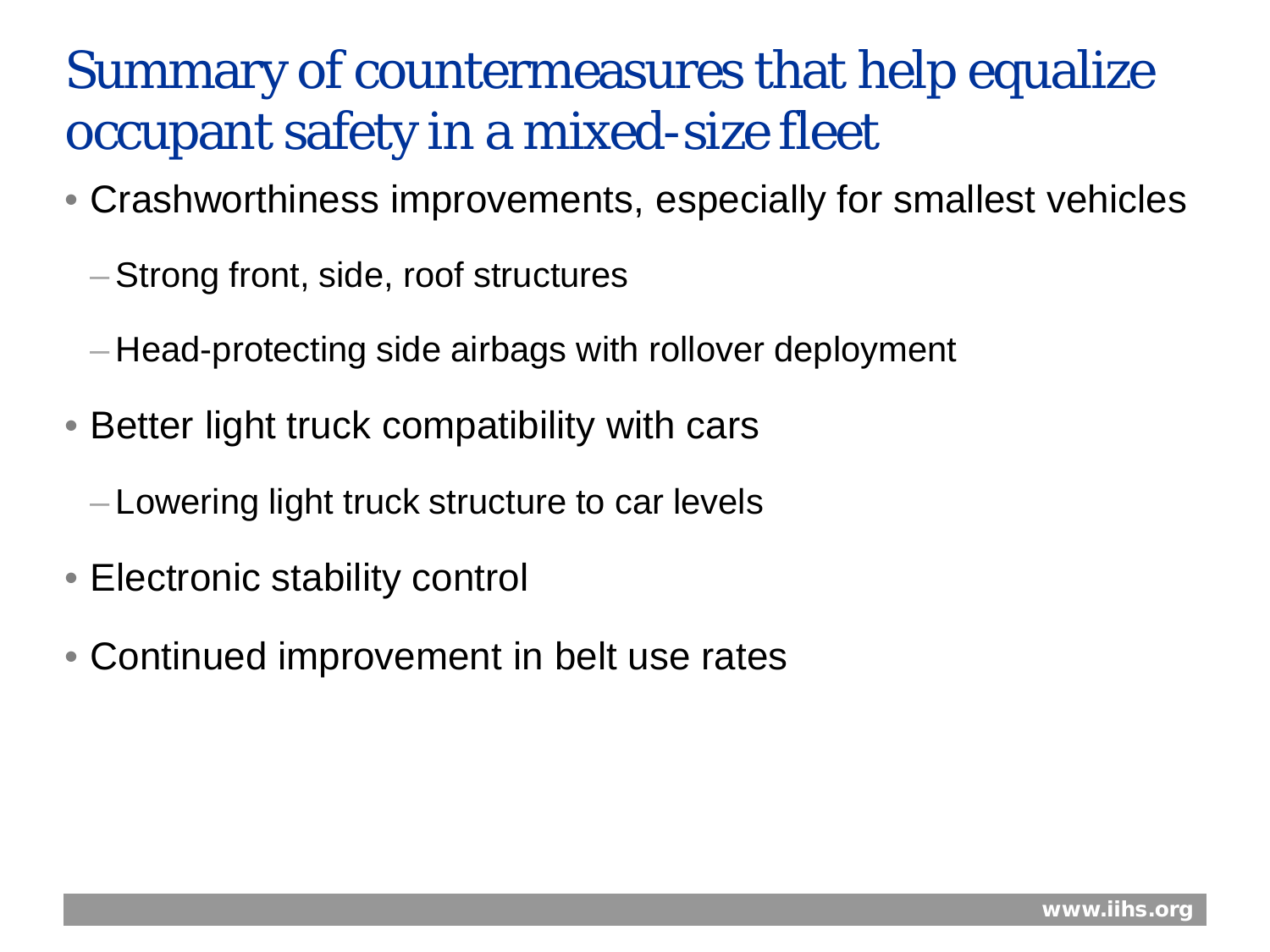# Thoughts for the future

- Disparate size & weight vehicles will always exist in the fleet
- Smaller and lighter vehicles will always have some disadvantage BUT,
- Advanced structural engineering and technology innovations have improved the fleet compatibility and occupant protection across all vehicle sizes
- Advanced crash avoidance and mitigation will help, especially if fitted to the most vulnerable vehicles
	- Counter to industry trend of fitting expensive technologies to larger (and more expensive) vehicles first